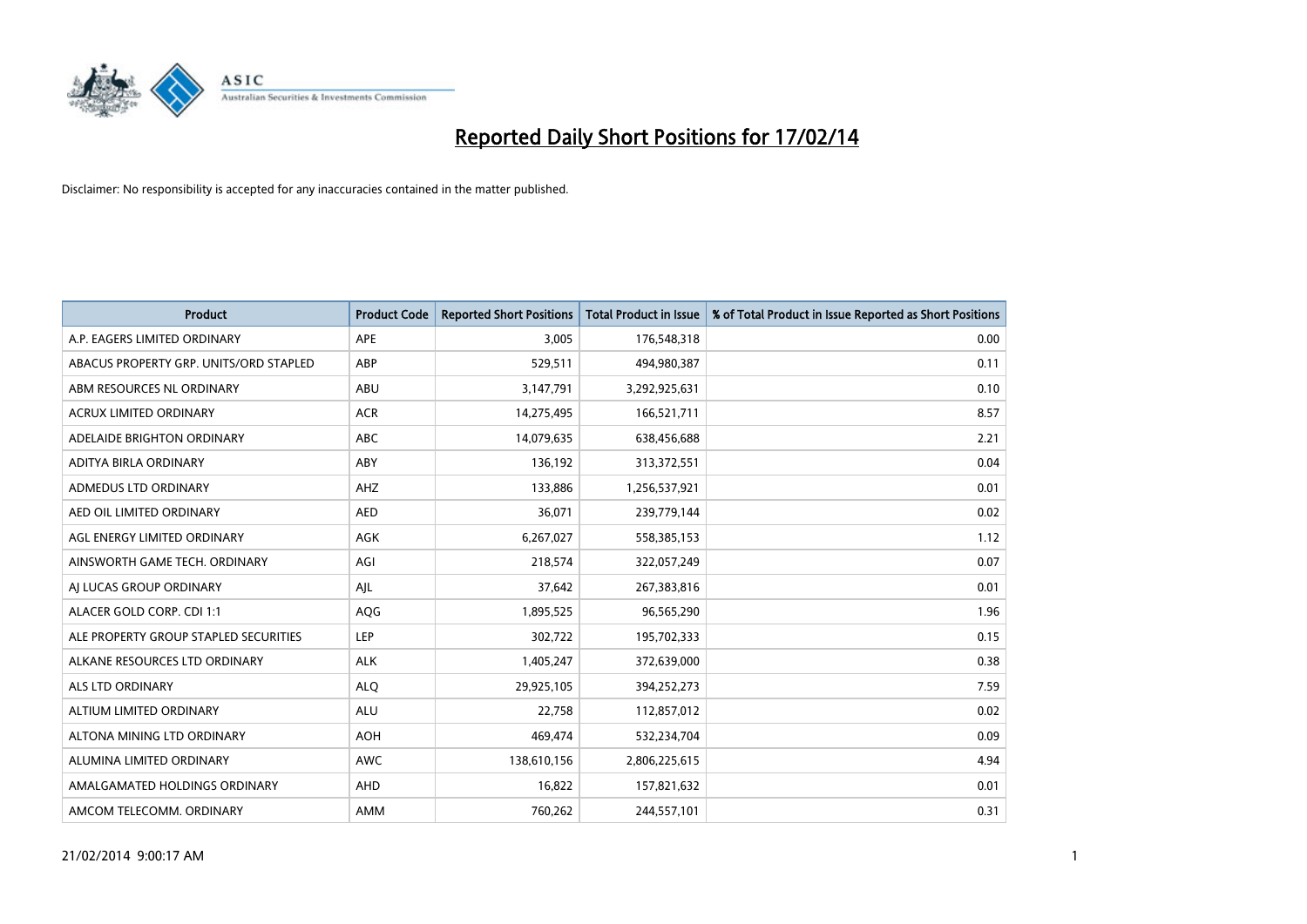

| <b>Product</b>                            | <b>Product Code</b> | <b>Reported Short Positions</b> | <b>Total Product in Issue</b> | % of Total Product in Issue Reported as Short Positions |
|-------------------------------------------|---------------------|---------------------------------|-------------------------------|---------------------------------------------------------|
| AMCOR LIMITED ORDINARY                    | AMC                 | 8,245,901                       | 1,206,684,923                 | 0.68                                                    |
| AMP LIMITED ORDINARY                      | AMP                 | 36,470,140                      | 2,957,737,964                 | 1.23                                                    |
| ANSELL LIMITED ORDINARY                   | <b>ANN</b>          | 3,179,086                       | 152,762,142                   | 2.08                                                    |
| ANTARES ENERGY LTD ORDINARY               | AZZ                 | 1,000,705                       | 255,000,000                   | 0.39                                                    |
| ANZ BANKING GRP LTD ORDINARY              | ANZ                 | 6,000,461                       | 2,744,102,108                 | 0.22                                                    |
| APA GROUP STAPLED SECURITIES              | <b>APA</b>          | 22,703,683                      | 835,750,807                   | 2.72                                                    |
| APN NEWS & MEDIA ORDINARY                 | <b>APN</b>          | 16,259,929                      | 661,526,586                   | 2.46                                                    |
| AQUARIUS PLATINUM. ORDINARY               | <b>AOP</b>          | 6,925,120                       | 487,782,536                   | 1.42                                                    |
| AQUILA RESOURCES ORDINARY                 | <b>AQA</b>          | 13,681,048                      | 411,804,442                   | 3.32                                                    |
| ARAFURA RESOURCE LTD ORDINARY             | ARU                 | 38,000                          | 441,270,644                   | 0.01                                                    |
| ARB CORPORATION ORDINARY                  | ARP                 | 1,661,348                       | 72,481,302                    | 2.29                                                    |
| ARDENT LEISURE GROUP STAPLED SECURITIES   | AAD                 | 2,427,980                       | 405,055,708                   | 0.60                                                    |
| ARENA REIT. ORDINARY UNITS                | <b>ARF</b>          | 7,000                           | 211,495,653                   | 0.00                                                    |
| ARISTOCRAT LEISURE ORDINARY               | ALL                 | 8,061,111                       | 551,418,047                   | 1.46                                                    |
| ARRIUM LTD ORDINARY                       | ARI                 | 27,579,359                      | 1,361,469,008                 | 2.03                                                    |
| ASCIANO LIMITED ORDINARY                  | <b>AIO</b>          | 6,592,869                       | 975,385,664                   | 0.68                                                    |
| ASG GROUP LIMITED ORDINARY                | ASZ                 | 710,260                         | 206,720,839                   | 0.34                                                    |
| ASPEN GROUP ORD/UNITS STAPLED             | <b>APZ</b>          | 62,992                          | 119,946,366                   | 0.05                                                    |
| ASTRO JAP PROP GROUP STAPLED US PROHIBIT. | AJA                 | 10,829                          | 67,211,752                    | 0.02                                                    |
| ASX LIMITED ORDINARY                      | ASX                 | 3,542,584                       | 193,595,162                   | 1.83                                                    |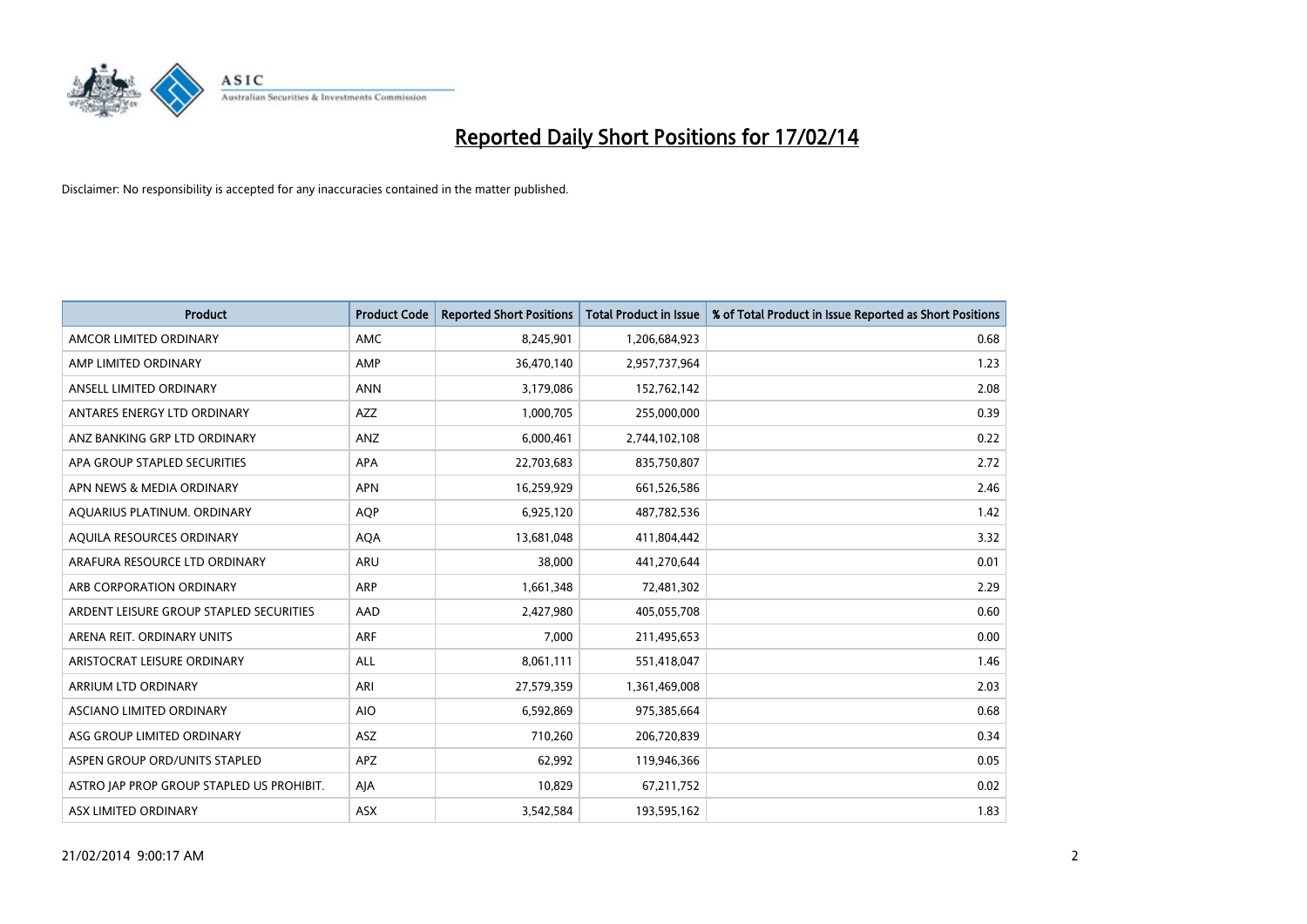

| <b>Product</b>                       | <b>Product Code</b> | <b>Reported Short Positions</b> | <b>Total Product in Issue</b> | % of Total Product in Issue Reported as Short Positions |
|--------------------------------------|---------------------|---------------------------------|-------------------------------|---------------------------------------------------------|
| ATLAS IRON LIMITED ORDINARY          | AGO                 | 72,911,682                      | 915,496,158                   | 7.96                                                    |
| AURIZON HOLDINGS LTD ORDINARY        | AZI                 | 7,341,998                       | 2,137,284,503                 | 0.34                                                    |
| <b>AURORA OIL &amp; GAS ORDINARY</b> | <b>AUT</b>          | 3,837,645                       | 448,785,778                   | 0.86                                                    |
| AUSDRILL LIMITED ORDINARY            | ASL                 | 23,110,657                      | 312,277,224                   | 7.40                                                    |
| AUSENCO LIMITED ORDINARY             | AAX                 | 1,474,376                       | 168,449,799                   | 0.88                                                    |
| <b>AUSTAL LIMITED ORDINARY</b>       | ASB                 | 334,874                         | 346,379,377                   | 0.10                                                    |
| AUSTBROKERS HOLDINGS ORDINARY        | <b>AUB</b>          | 729                             | 59,642,171                    | 0.00                                                    |
| AUSTIN ENGINEERING ORDINARY          | ANG                 | 560,984                         | 82,539,403                    | 0.68                                                    |
| AUSTRALAND PROPERTY STAPLED SECURITY | <b>ALZ</b>          | 2,486,619                       | 578,324,670                   | 0.43                                                    |
| AUSTRALIAN AGRICULT, ORDINARY        | AAC                 | 3,868,532                       | 532,294,404                   | 0.73                                                    |
| AUSTRALIAN FOUNDAT. ORDINARY         | AFI                 | 1,160                           | 1,042,757,713                 | 0.00                                                    |
| AUSTRALIAN INFR LTD ORDINARY         | <b>AIX</b>          | 20,098                          | 620,733,944                   | 0.00                                                    |
| AUSTRALIAN PHARM. ORDINARY           | API                 | 10,146,215                      | 488,115,883                   | 2.08                                                    |
| AUTOMOTIVE HOLDINGS ORDINARY         | AHE                 | 549,785                         | 260,579,682                   | 0.21                                                    |
| AVEO GROUP STAPLED SECURITIES        | AOG                 | 11,218,792                      | 500,111,460                   | 2.24                                                    |
| AWE LIMITED ORDINARY                 | AWE                 | 736,659                         | 522,696,385                   | 0.14                                                    |
| AZONTO PET LTD ORDINARY              | APY                 | $\mathbf{1}$                    | 1,158,625,100                 | 0.00                                                    |
| <b>BANDANNA ENERGY ORDINARY</b>      | <b>BND</b>          | 22,337,157                      | 528,481,199                   | 4.23                                                    |
| BANK OF QUEENSLAND. ORDINARY         | <b>BOQ</b>          | 3,313,640                       | 322,566,581                   | 1.03                                                    |
| <b>BANNERMAN RESOURCES ORDINARY</b>  | <b>BMN</b>          | 510,696                         | 322,885,298                   | 0.16                                                    |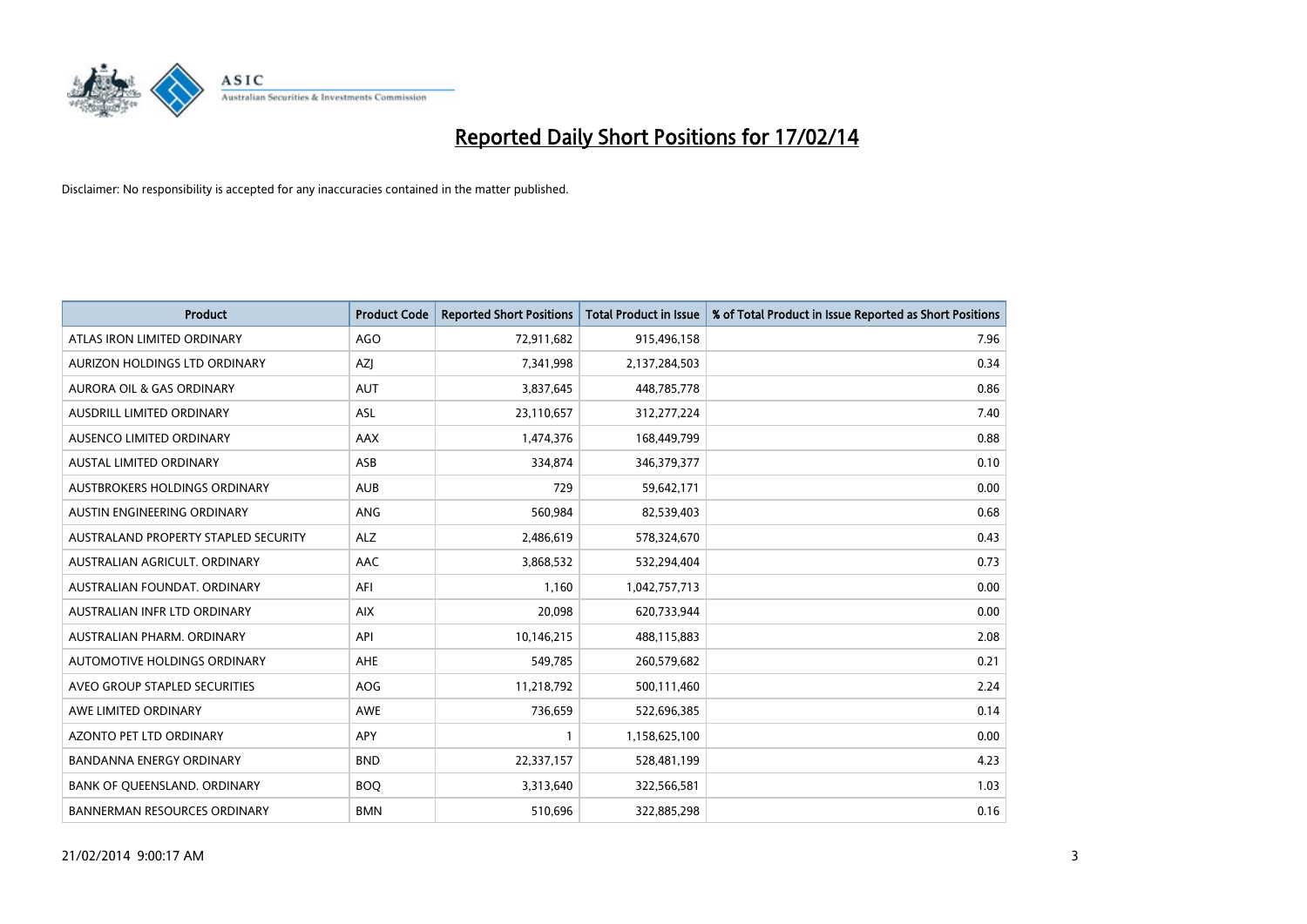

| <b>Product</b>                         | <b>Product Code</b> | <b>Reported Short Positions</b> | <b>Total Product in Issue</b> | % of Total Product in Issue Reported as Short Positions |
|----------------------------------------|---------------------|---------------------------------|-------------------------------|---------------------------------------------------------|
| <b>BASE RES LIMITED ORDINARY</b>       | <b>BSE</b>          | 6,773,795                       | 561,840,029                   | 1.21                                                    |
| BATHURST RES LTD. ORDINARY             | <b>BRL</b>          | 15,446,883                      | 821,457,725                   | 1.88                                                    |
| <b>BC IRON LIMITED ORDINARY</b>        | <b>BCI</b>          | 303,251                         | 123,928,630                   | 0.24                                                    |
| BEACH ENERGY LIMITED ORDINARY          | <b>BPT</b>          | 16,942,837                      | 1,278,348,742                 | 1.33                                                    |
| BEADELL RESOURCE LTD ORDINARY          | <b>BDR</b>          | 40,328,981                      | 790,777,280                   | 5.10                                                    |
| <b>BEGA CHEESE LTD ORDINARY</b>        | <b>BGA</b>          | 232,363                         | 152,245,802                   | 0.15                                                    |
| BENDIGO AND ADELAIDE ORDINARY          | <b>BEN</b>          | 12,551,104                      | 410,010,013                   | 3.06                                                    |
| BENTHAM IMF LTD ORDINARY               | <b>IMF</b>          | 3,578,354                       | 164,380,143                   | 2.18                                                    |
| BERKELEY RESOURCES ORDINARY            | <b>BKY</b>          | 31,000                          | 180,361,323                   | 0.02                                                    |
| <b>BHP BILLITON LIMITED ORDINARY</b>   | <b>BHP</b>          | 7,119,814                       | 3,211,691,105                 | 0.22                                                    |
| <b>BILLABONG ORDINARY</b>              | <b>BBG</b>          | 10,343,886                      | 809,998,300                   | 1.28                                                    |
| <b>BLACKMORES LIMITED ORDINARY</b>     | BKL                 | 11,529                          | 17,046,032                    | 0.07                                                    |
| BLACKTHORN RESOURCES ORD US PROHIBITED | <b>BTR</b>          | 591,770                         | 164,285,950                   | 0.36                                                    |
| <b>BLUESCOPE STEEL LTD ORDINARY</b>    | <b>BSL</b>          | 6,239,581                       | 558,733,728                   | 1.12                                                    |
| <b>BOART LONGYEAR ORDINARY</b>         | <b>BLY</b>          | 35,117,316                      | 461,163,412                   | 7.61                                                    |
| <b>BOOM LOGISTICS ORDINARY</b>         | <b>BOL</b>          | 99,999                          | 474,868,764                   | 0.02                                                    |
| BORAL LIMITED. ORDINARY                | <b>BLD</b>          | 39,725,268                      | 778,739,826                   | 5.10                                                    |
| <b>BRADKEN LIMITED ORDINARY</b>        | <b>BKN</b>          | 19,198,335                      | 169,240,662                   | 11.34                                                   |
| <b>BRAMBLES LIMITED ORDINARY</b>       | <b>BXB</b>          | 934,036                         | 1,561,912,409                 | 0.06                                                    |
| BREVILLE GROUP LTD ORDINARY            | <b>BRG</b>          | 2,776,971                       | 130,095,322                   | 2.13                                                    |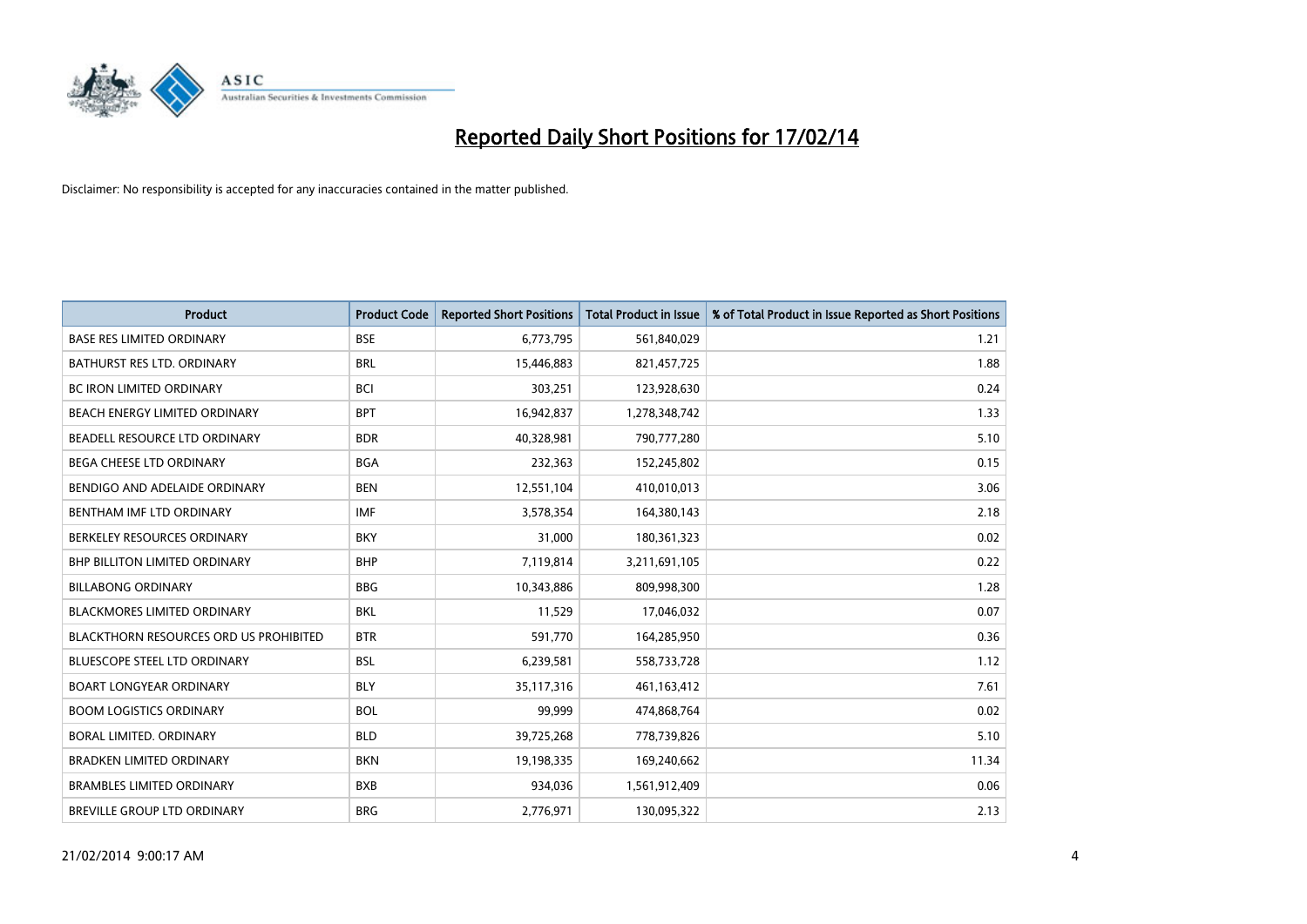

| <b>Product</b>                          | <b>Product Code</b> | <b>Reported Short Positions</b> | <b>Total Product in Issue</b> | % of Total Product in Issue Reported as Short Positions |
|-----------------------------------------|---------------------|---------------------------------|-------------------------------|---------------------------------------------------------|
| <b>BRICKWORKS LIMITED ORDINARY</b>      | <b>BKW</b>          | 52,366                          | 148,038,996                   | 0.04                                                    |
| BT INVESTMENT MNGMNT ORDINARY           | <b>BTT</b>          | 126,608                         | 282,727,073                   | 0.04                                                    |
| <b>BURU ENERGY ORDINARY</b>             | <b>BRU</b>          | 14,480,568                      | 298,505,530                   | 4.85                                                    |
| <b>BWP TRUST ORDINARY UNITS</b>         | <b>BWP</b>          | 4,218,031                       | 627,165,919                   | 0.67                                                    |
| CABCHARGE AUSTRALIA ORDINARY            | CAB                 | 12,926,567                      | 120,430,683                   | 10.73                                                   |
| CALTEX AUSTRALIA ORDINARY               | <b>CTX</b>          | 1,562,999                       | 270,000,000                   | 0.58                                                    |
| CAPE LAMBERT RES LTD ORDINARY           | <b>CFE</b>          | 19,764                          | 667,938,887                   | 0.00                                                    |
| CARDNO LIMITED ORDINARY                 | CDD                 | 7,306,049                       | 146,779,250                   | 4.98                                                    |
| <b>CARINDALE PROPERTY UNIT</b>          | <b>CDP</b>          | 460                             | 70,000,000                    | 0.00                                                    |
| CARNARVON PETROLEUM ORDINARY            | <b>CVN</b>          | 12,220                          | 986,565,952                   | 0.00                                                    |
| CARSALES.COM LTD ORDINARY               | <b>CRZ</b>          | 6,842,266                       | 237,773,965                   | 2.88                                                    |
| <b>CASH CONVERTERS ORDINARY</b>         | CCV                 | 7,729,141                       | 426,302,767                   | 1.81                                                    |
| CEDAR WOODS PROP. ORDINARY              | <b>CWP</b>          | 68,994                          | 73,732,683                    | 0.09                                                    |
| CENTRAL PETROLEUM ORDINARY              | <b>CTP</b>          | 363,954                         | 309,219,473                   | 0.12                                                    |
| CFS RETAIL TRUST GRP STAPLED SECURITIES | <b>CFX</b>          | 54, 187, 677                    | 3,018,050,810                 | 1.80                                                    |
| CHALLENGER DIV.PRO. STAPLED UNITS       | <b>CDI</b>          | 48,060                          | 214,101,013                   | 0.02                                                    |
| CHALLENGER LIMITED ORDINARY             | <b>CGF</b>          | 1,177,827                       | 530,862,585                   | 0.22                                                    |
| CHARTER HALL GROUP STAPLED US PROHIBIT. | <b>CHC</b>          | 316,533                         | 309,358,198                   | 0.10                                                    |
| <b>CHARTER HALL RETAIL UNITS</b>        | <b>COR</b>          | 10,537,482                      | 362,896,512                   | 2.90                                                    |
| <b>CHORUS LIMITED ORDINARY</b>          | <b>CNU</b>          | 234,981                         | 396,369,767                   | 0.06                                                    |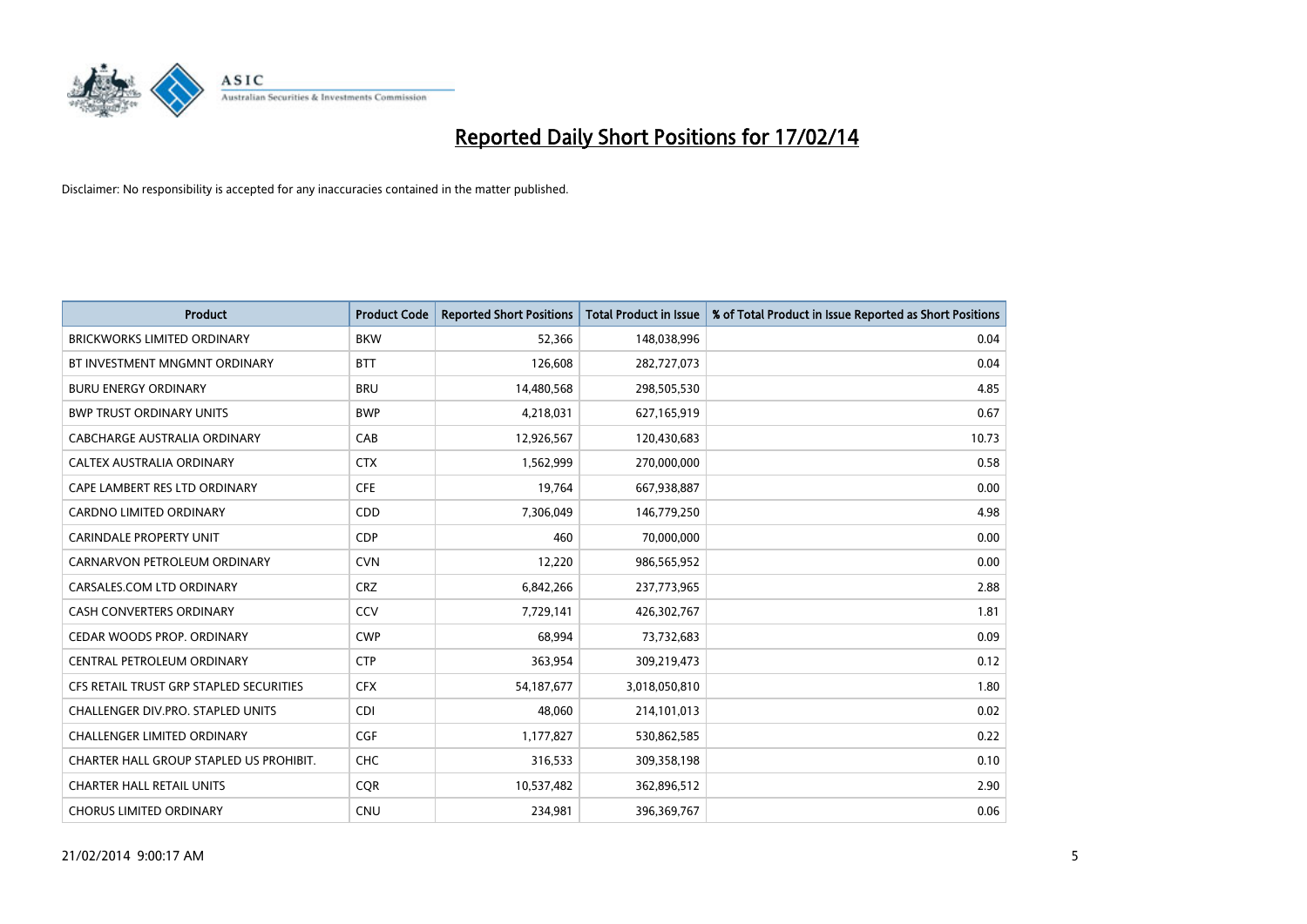

| <b>Product</b>                          | <b>Product Code</b> | <b>Reported Short Positions</b> | <b>Total Product in Issue</b> | % of Total Product in Issue Reported as Short Positions |
|-----------------------------------------|---------------------|---------------------------------|-------------------------------|---------------------------------------------------------|
| CITIGOLD CORP LTD ORDINARY              | <b>CTO</b>          | 153,427                         | 1,495,764,906                 | 0.01                                                    |
| CLINUVEL PHARMACEUT. ORDINARY           | <b>CUV</b>          | 600                             | 38,217,038                    | 0.00                                                    |
| COAL OF AFRICA LTD ORDINARY             | <b>CZA</b>          | 426                             | 1,048,368,613                 | 0.00                                                    |
| COALSPUR MINES LTD ORDINARY             | <b>CPL</b>          | 7,148,857                       | 641,394,435                   | 1.11                                                    |
| <b>COBAR CONSOLIDATED ORDINARY</b>      | CCU                 | 100,000                         | 329,715,353                   | 0.03                                                    |
| COCA-COLA AMATIL ORDINARY               | <b>CCL</b>          | 14,554,323                      | 763,590,249                   | 1.91                                                    |
| <b>COCHLEAR LIMITED ORDINARY</b>        | <b>COH</b>          | 9,198,225                       | 57,062,020                    | 16.12                                                   |
| COCKATOO COAL ORDINARY                  | <b>COK</b>          | 167,987                         | 4,514,548,852                 | 0.00                                                    |
| <b>CODAN LIMITED ORDINARY</b>           | <b>CDA</b>          | 421,330                         | 176,969,924                   | 0.24                                                    |
| <b>COFFEY INTERNATIONAL ORDINARY</b>    | <b>COF</b>          | 18,921                          | 255,833,165                   | 0.01                                                    |
| <b>COKAL LTD ORDINARY</b>               | <b>CKA</b>          | 13,650                          | 471,103,926                   | 0.00                                                    |
| <b>COLLECTION HOUSE ORDINARY</b>        | <b>CLH</b>          | 1,564,723                       | 128,969,148                   | 1.21                                                    |
| COMMONWEALTH BANK, ORDINARY             | <b>CBA</b>          | 12,280,831                      | 1,611,928,836                 | 0.76                                                    |
| <b>COMMONWEALTH PROP ORDINARY UNITS</b> | <b>CPA</b>          | 18,007,198                      | 2,347,003,413                 | 0.77                                                    |
| <b>COMPASS RESOURCES ORDINARY</b>       | <b>CMR</b>          | 7,472                           | 1,403,744,100                 | 0.00                                                    |
| COMPUTERSHARE LTD ORDINARY              | <b>CPU</b>          | 11,865,279                      | 556,203,079                   | 2.13                                                    |
| COOPER ENERGY LTD ORDINARY              | <b>COE</b>          | 2,299                           | 329,235,509                   | 0.00                                                    |
| <b>CORP TRAVEL LIMITED ORDINARY</b>     | <b>CTD</b>          | 61,866                          | 89,890,762                    | 0.07                                                    |
| <b>COVER-MORE GRP LTD ORDINARY</b>      | <b>CVO</b>          | 1,133,000                       | 317,750,000                   | 0.36                                                    |
| <b>CREDIT CORP GROUP ORDINARY</b>       | <b>CCP</b>          | 180,707                         | 46,131,882                    | 0.39                                                    |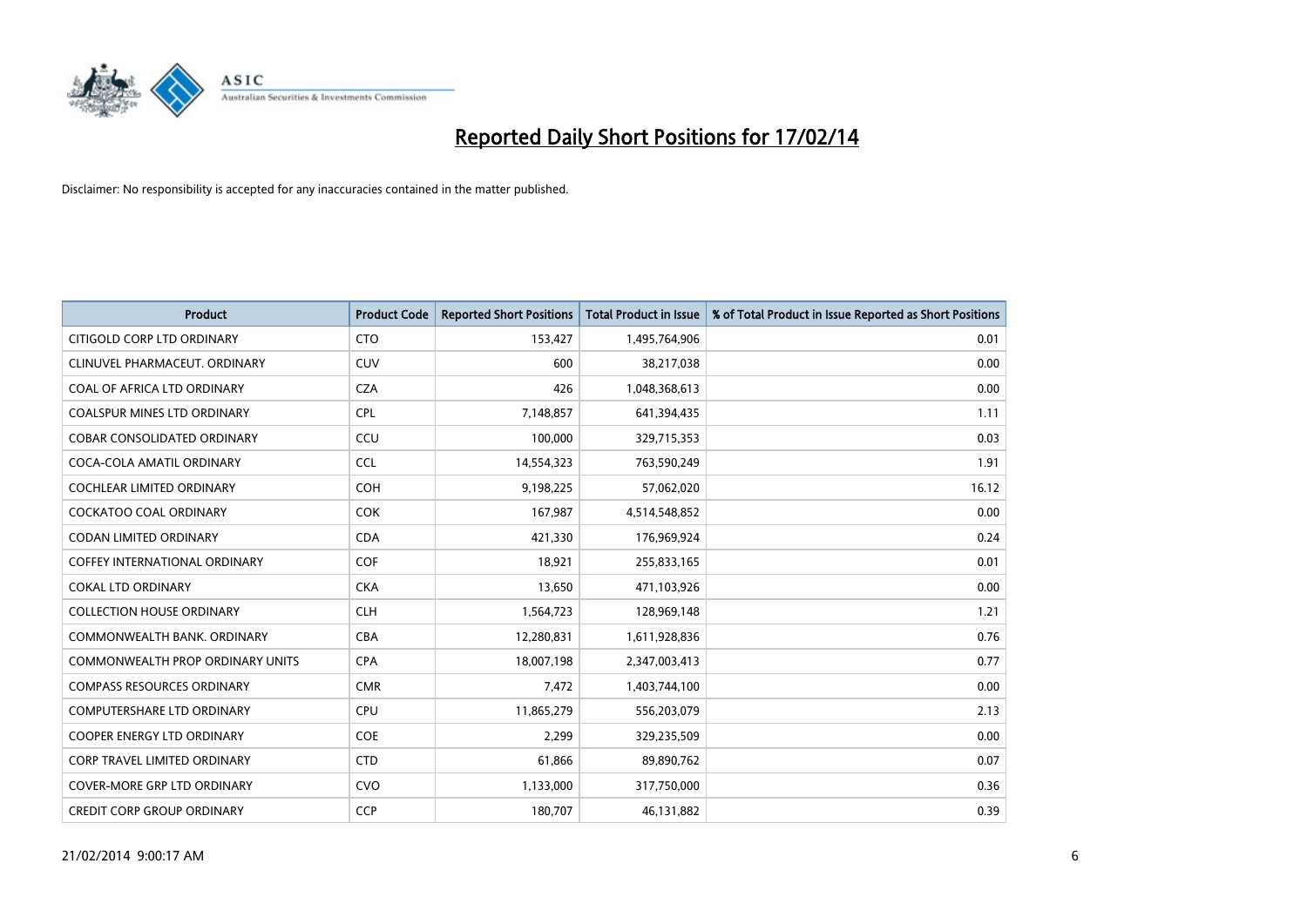

| <b>Product</b>                          | <b>Product Code</b> | <b>Reported Short Positions</b> | <b>Total Product in Issue</b> | % of Total Product in Issue Reported as Short Positions |
|-----------------------------------------|---------------------|---------------------------------|-------------------------------|---------------------------------------------------------|
| <b>CROMWELL PROP STAPLED SECURITIES</b> | <b>CMW</b>          | 16,661,800                      | 1,721,483,143                 | 0.97                                                    |
| <b>CROWE HORWATH AUS ORDINARY</b>       | <b>CRH</b>          | 594,523                         | 273,005,429                   | 0.22                                                    |
| <b>CROWN RESORTS LTD ORDINARY</b>       | <b>CWN</b>          | 2,855,865                       | 728,394,185                   | 0.39                                                    |
| <b>CSG LIMITED ORDINARY</b>             | <b>CSV</b>          | 807                             | 278,973,075                   | 0.00                                                    |
| <b>CSL LIMITED ORDINARY</b>             | <b>CSL</b>          | 704,183                         | 484,113,980                   | 0.15                                                    |
| <b>CSR LIMITED ORDINARY</b>             | <b>CSR</b>          | 17,060,054                      | 506,000,315                   | 3.37                                                    |
| <b>CUDECO LIMITED ORDINARY</b>          | CDU                 | 7,612,148                       | 234,033,408                   | 3.25                                                    |
| DART ENERGY LTD ORDINARY                | <b>DTE</b>          | 4,652,460                       | 1,108,752,733                 | 0.42                                                    |
| DATA#3 LIMITED ORDINARY                 | <b>DTL</b>          | 185,181                         | 153,974,950                   | 0.12                                                    |
| DAVID JONES LIMITED ORDINARY            | <b>DJS</b>          | 32,207,257                      | 537,137,845                   | 6.00                                                    |
| <b>DECMIL GROUP LIMITED ORDINARY</b>    | <b>DCG</b>          | 2,429,795                       | 168,657,794                   | 1.44                                                    |
| DEEP YELLOW LIMITED ORDINARY            | <b>DYL</b>          | 10,002                          | 1,614,056,807                 | 0.00                                                    |
| DEVINE LIMITED ORDINARY                 | <b>DVN</b>          | 10,000                          | 158,730,556                   | 0.01                                                    |
| DEXUS PROPERTY GROUP STAPLED UNITS      | <b>DXS</b>          | 30,056,811                      | 4,851,017,984                 | 0.62                                                    |
| DICK SMITH HLDGS ORDINARY               | <b>DSH</b>          | 6,038,767                       | 236,511,364                   | 2.55                                                    |
| DISCOVERY METALS LTD ORDINARY           | <b>DML</b>          | 5,216,242                       | 560,034,418                   | 0.93                                                    |
| DOMINO PIZZA ENTERPR ORDINARY           | <b>DMP</b>          | 1,828,173                       | 85,915,713                    | 2.13                                                    |
| DONACO INTERNATIONAL ORDINARY           | <b>DNA</b>          | 458,179                         | 401,051,771                   | 0.11                                                    |
| DORAY MINERALS LTD ORDINARY             | <b>DRM</b>          | 10,000                          | 141,891,768                   | 0.01                                                    |
| DOWNER EDI LIMITED ORDINARY             | <b>DOW</b>          | 15,739,239                      | 434,734,970                   | 3.62                                                    |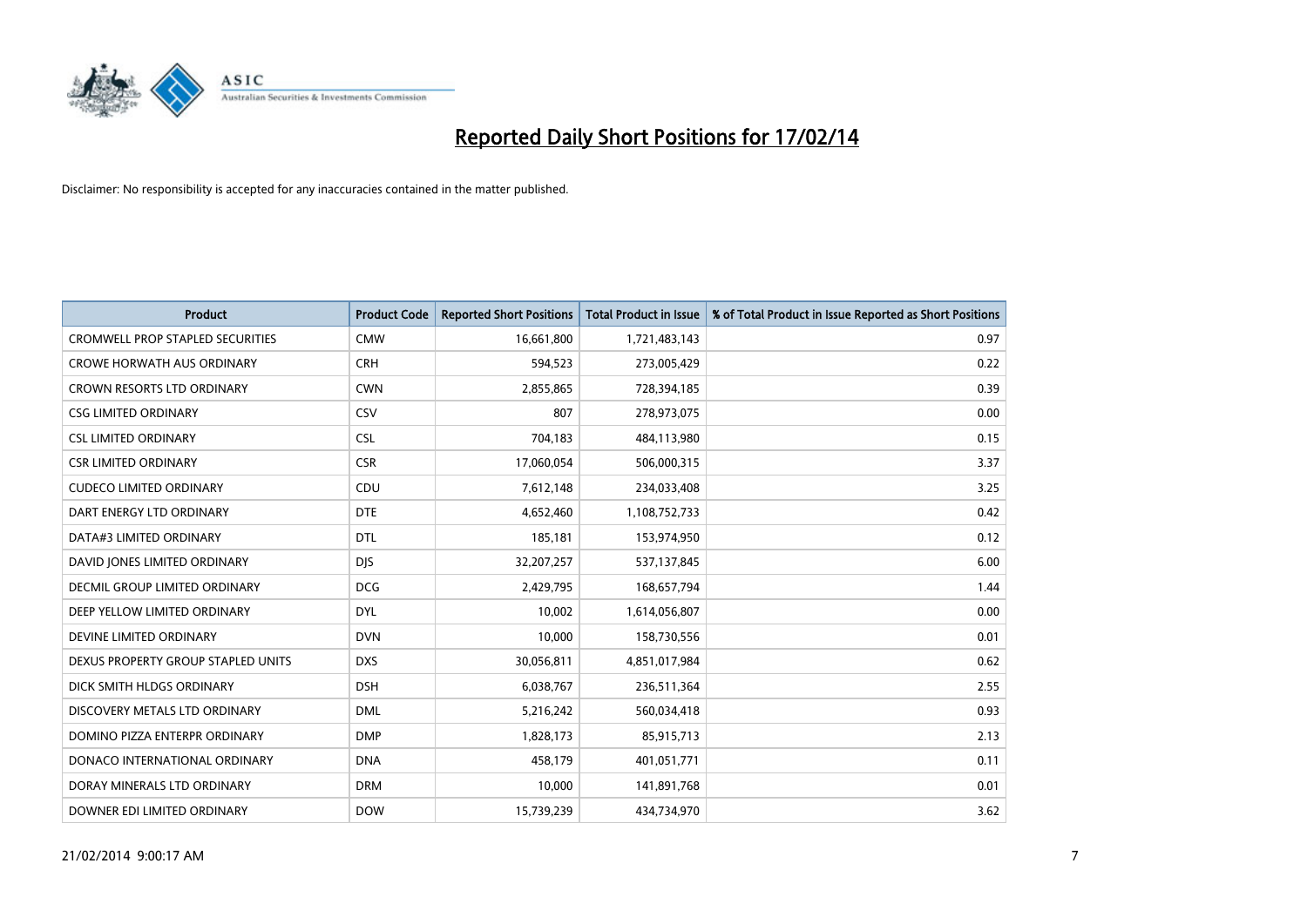

| <b>Product</b>                       | <b>Product Code</b> | <b>Reported Short Positions</b> | <b>Total Product in Issue</b> | % of Total Product in Issue Reported as Short Positions |
|--------------------------------------|---------------------|---------------------------------|-------------------------------|---------------------------------------------------------|
| DRAGON MINING LTD ORDINARY           | <b>DRA</b>          | 50,000                          | 88,840,613                    | 0.06                                                    |
| DRILLSEARCH ENERGY ORDINARY          | <b>DLS</b>          | 13,916,121                      | 432,965,895                   | 3.21                                                    |
| DUET GROUP STAPLED US PROHIBIT.      | <b>DUE</b>          | 11,176,199                      | 1,286,215,139                 | 0.87                                                    |
| DULUXGROUP LIMITED ORDINARY          | <b>DLX</b>          | 357,187                         | 381,093,950                   | 0.09                                                    |
| <b>DWS LTD ORDINARY</b>              | <b>DWS</b>          | 592,690                         | 132,362,763                   | 0.45                                                    |
| ECHO ENTERTAINMENT ORDINARY          | EGP                 | 20,063,437                      | 825,672,730                   | 2.43                                                    |
| <b>ELDERS LIMITED ORDINARY</b>       | <b>ELD</b>          | 19,776,232                      | 455,013,329                   | 4.35                                                    |
| ELEMENTAL MINERALS ORDINARY          | <b>ELM</b>          | 170,287                         | 303,263,391                   | 0.06                                                    |
| <b>EMECO HOLDINGS ORDINARY</b>       | <b>EHL</b>          | 10,517,828                      | 599,675,707                   | 1.75                                                    |
| <b>ENDEAVOUR MIN CORP CDI 1:1</b>    | <b>EVR</b>          | 89,296                          | 76,697,439                    | 0.12                                                    |
| ENERGY RESOURCES ORDINARY 'A'        | <b>ERA</b>          | 11,617,033                      | 517,725,062                   | 2.24                                                    |
| <b>ENERGY WORLD CORPOR, ORDINARY</b> | <b>EWC</b>          | 59,627,424                      | 1,734,166,672                 | 3.44                                                    |
| <b>ENVESTRA LIMITED ORDINARY</b>     | <b>ENV</b>          | 2,676,373                       | 1,796,808,474                 | 0.15                                                    |
| EQUATORIAL RES LTD ORDINARY          | EQX                 | 2,009                           | 122,185,353                   | 0.00                                                    |
| ERM POWER LIMITED ORDINARY           | EPW                 | 506,771                         | 238,714,606                   | 0.21                                                    |
| ESERVGLOBAL LIMITED ORDINARY         | ESV                 | 5,521,407                       | 253,545,997                   | 2.18                                                    |
| ETHANE PIPELINE STAPLED SECURITIES   | <b>EPX</b>          | 10,000                          | 69,302,275                    | 0.01                                                    |
| EVOLUTION MINING LTD ORDINARY        | <b>EVN</b>          | 23,846,835                      | 708,652,367                   | 3.37                                                    |
| FAIRFAX MEDIA LTD ORDINARY           | <b>FXI</b>          | 194,131,080                     | 2,351,955,725                 | 8.25                                                    |
| FANTASTIC HOLDINGS ORDINARY          | <b>FAN</b>          | 19,206                          | 103,068,398                   | 0.02                                                    |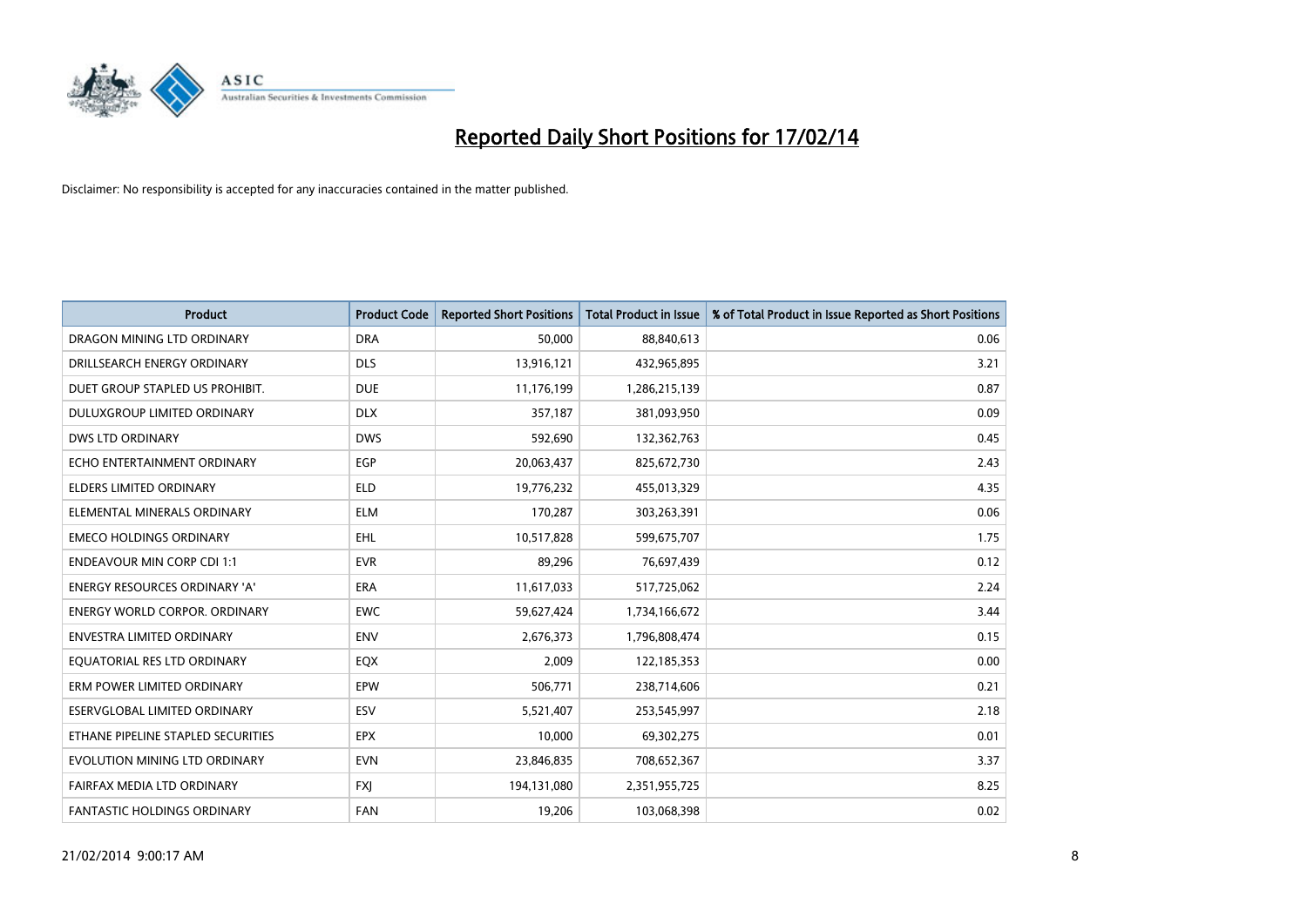

| <b>Product</b>                             | <b>Product Code</b> | <b>Reported Short Positions</b> | <b>Total Product in Issue</b> | % of Total Product in Issue Reported as Short Positions |
|--------------------------------------------|---------------------|---------------------------------|-------------------------------|---------------------------------------------------------|
| <b>FAR LTD ORDINARY</b>                    | <b>FAR</b>          | 31,052,070                      | 2,499,846,742                 | 1.24                                                    |
| FEDERATION CNTRES ORD/UNIT STAPLED SEC     | FDC                 | 5,855,255                       | 1,427,641,565                 | 0.41                                                    |
| FISHER & PAYKEL H. ORDINARY                | <b>FPH</b>          | 1,752,593                       | 550,777,709                   | 0.32                                                    |
| FLEETWOOD CORP ORDINARY                    | <b>FWD</b>          | 2,223,109                       | 60,522,619                    | 3.67                                                    |
| FLETCHER BUILDING ORDINARY                 | <b>FBU</b>          | 1,094,925                       | 687,854,788                   | 0.16                                                    |
| FLEXIGROUP LIMITED ORDINARY                | <b>FXL</b>          | 1,726,106                       | 304,096,060                   | 0.57                                                    |
| FLIGHT CENTRE TRAVEL ORDINARY              | <b>FLT</b>          | 5,589,108                       | 100,543,059                   | 5.56                                                    |
| FLINDERS MINES LTD ORDINARY                | <b>FMS</b>          | 4,254,893                       | 1,826,866,748                 | 0.23                                                    |
| <b>FOCUS MINERALS LTD ORDINARY</b>         | <b>FML</b>          | 10,021,661                      | 9,137,375,877                 | 0.11                                                    |
| FORGE GROUP LIMITED ORDINARY               | FGE                 | 4,264,315                       | 86,169,014                    | 4.95                                                    |
| FORTESCUE METALS GRP ORDINARY              | <b>FMG</b>          | 172,761,079                     | 3,113,798,151                 | 5.55                                                    |
| <b>G.U.D. HOLDINGS ORDINARY</b>            | <b>GUD</b>          | 5,348,279                       | 71,241,319                    | 7.51                                                    |
| <b>G8 EDUCATION LIMITED ORDINARY</b>       | <b>GEM</b>          | 2,154,667                       | 301,705,105                   | 0.71                                                    |
| <b>GALAXY RESOURCES ORDINARY</b>           | GXY                 | 432,420                         | 1,027,073,389                 | 0.04                                                    |
| <b>GBST HOLDINGS ORDINARY</b>              | GBT                 | 10,349                          | 66,561,725                    | 0.02                                                    |
| <b>GDI PROPERTY GRP STAPLED SECURITIES</b> | GDI                 | 3,523                           | 567,575,025                   | 0.00                                                    |
| <b>GENETIC TECHNOLOGIES ORDINARY</b>       | GTG                 | 2,853,180                       | 615,571,952                   | 0.46                                                    |
| <b>GEODYNAMICS LIMITED ORDINARY</b>        | GDY                 | 850                             | 406,452,608                   | 0.00                                                    |
| GI DYNAMICS, INC CDI US PROHIBITED         | GID                 | 1,001,000                       | 395,856,465                   | 0.25                                                    |
| <b>GINDALBIE METALS LTD ORDINARY</b>       | GBG                 | 46,871,358                      | 1,493,660,842                 | 3.14                                                    |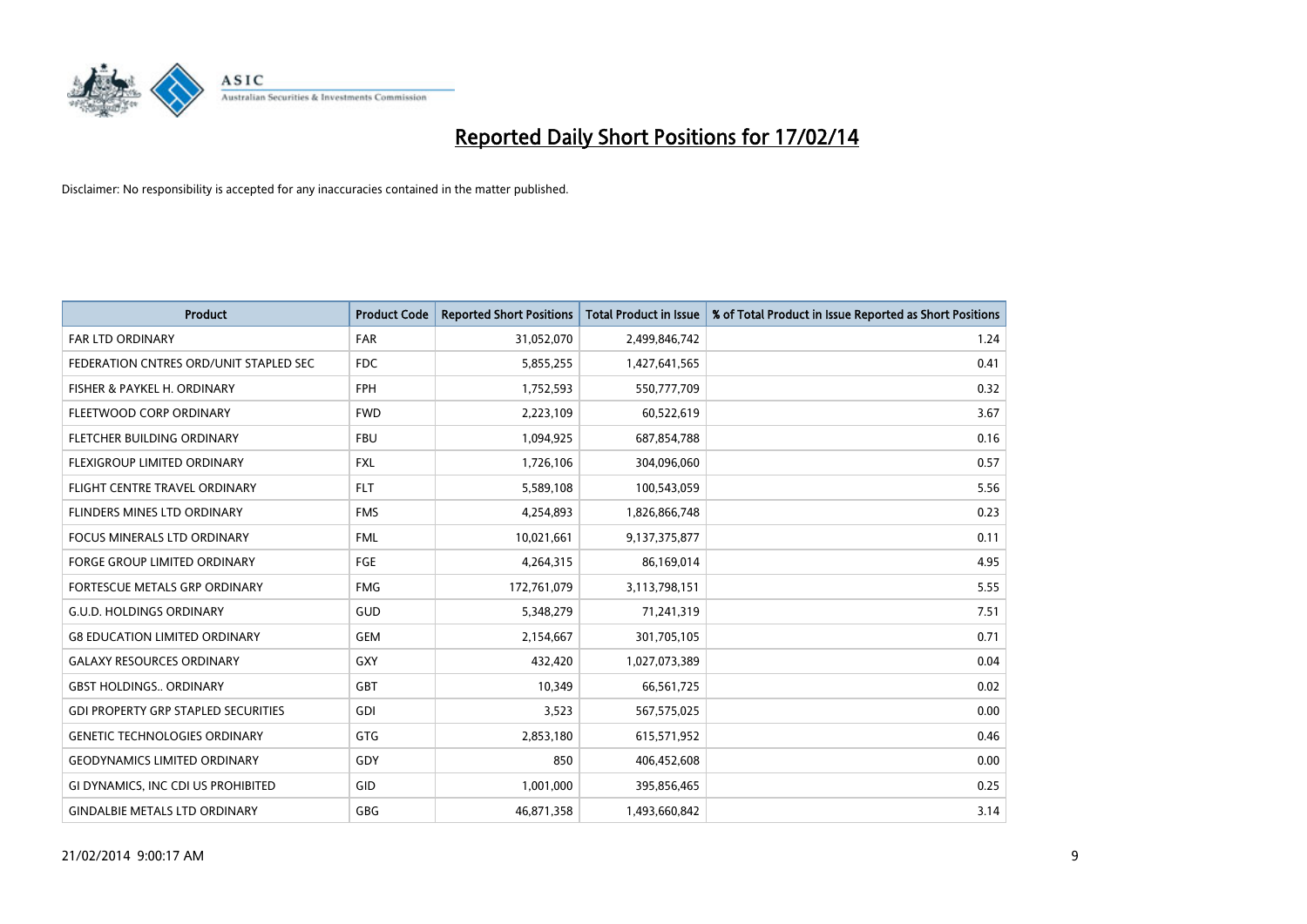

| <b>Product</b>                                   | <b>Product Code</b> | <b>Reported Short Positions</b> | <b>Total Product in Issue</b> | % of Total Product in Issue Reported as Short Positions |
|--------------------------------------------------|---------------------|---------------------------------|-------------------------------|---------------------------------------------------------|
| <b>GOODMAN FIELDER, ORDINARY</b>                 | GFF                 | 48,878,597                      | 1,955,559,207                 | 2.50                                                    |
| <b>GOODMAN GROUP STAPLED</b>                     | <b>GMG</b>          | 4,240,036                       | 1,718,742,809                 | 0.25                                                    |
| <b>GPT GROUP STAPLED SEC.</b>                    | GPT                 | 4,371,446                       | 1,694,888,638                 | 0.26                                                    |
| <b>GRAINCORP LIMITED A CLASS ORDINARY</b>        | <b>GNC</b>          | 542,637                         | 228,855,628                   | 0.24                                                    |
| <b>GRANGE RESOURCES, ORDINARY</b>                | <b>GRR</b>          | 4,504,982                       | 1,157,097,869                 | 0.39                                                    |
| <b>GREENCROSS LIMITED ORDINARY</b>               | <b>GXL</b>          | 42,850                          | 90,257,087                    | 0.05                                                    |
| <b>GREENLAND MIN EN LTD ORDINARY</b>             | GGG                 | 2,706,350                       | 574,572,911                   | 0.47                                                    |
| <b>GROWTHPOINT PROPERTY ORD/UNIT STAPLED SEC</b> | GOZ                 | 7,731                           | 475,705,269                   | 0.00                                                    |
| <b>GRYPHON MINERALS LTD ORDINARY</b>             | GRY                 | 4,236,558                       | 400,889,282                   | 1.06                                                    |
| <b>GUILDFORD COAL LTD ORDINARY</b>               | <b>GUF</b>          | 230,759                         | 655,046,899                   | 0.04                                                    |
| <b>GUINNESS PEAT GROUP. CDI 1:1</b>              | <b>GPG</b>          | 81,925                          | 185,725,775                   | 0.04                                                    |
| <b>GWA GROUP LTD ORDINARY</b>                    | GWA                 | 10,860,965                      | 306,533,770                   | 3.54                                                    |
| HARVEY NORMAN ORDINARY                           | <b>HVN</b>          | 66,905,461                      | 1,062,316,784                 | 6.30                                                    |
| <b>HENDERSON GROUP CDI 1:1</b>                   | <b>HGG</b>          | 571,395                         | 664,031,107                   | 0.09                                                    |
| HFA HOLDINGS LIMITED ORDINARY                    | <b>HFA</b>          | 3,809                           | 118,738,157                   | 0.00                                                    |
| <b>HIGHLANDS PACIFIC ORDINARY</b>                | <b>HIG</b>          | 10,001                          | 854,261,346                   | 0.00                                                    |
| HILLGROVE RES LTD ORDINARY                       | <b>HGO</b>          | 525,345                         | 1,179,889,221                 | 0.04                                                    |
| HILLS LTD ORDINARY                               | <b>HIL</b>          | 506,043                         | 236,619,450                   | 0.21                                                    |
| HORIZON OIL LIMITED ORDINARY                     | <b>HZN</b>          | 83,812,298                      | 1,301,147,932                 | 6.44                                                    |
| HOT CHILI LTD ORDINARY                           | <b>HCH</b>          | 10,000                          | 347,732,196                   | 0.00                                                    |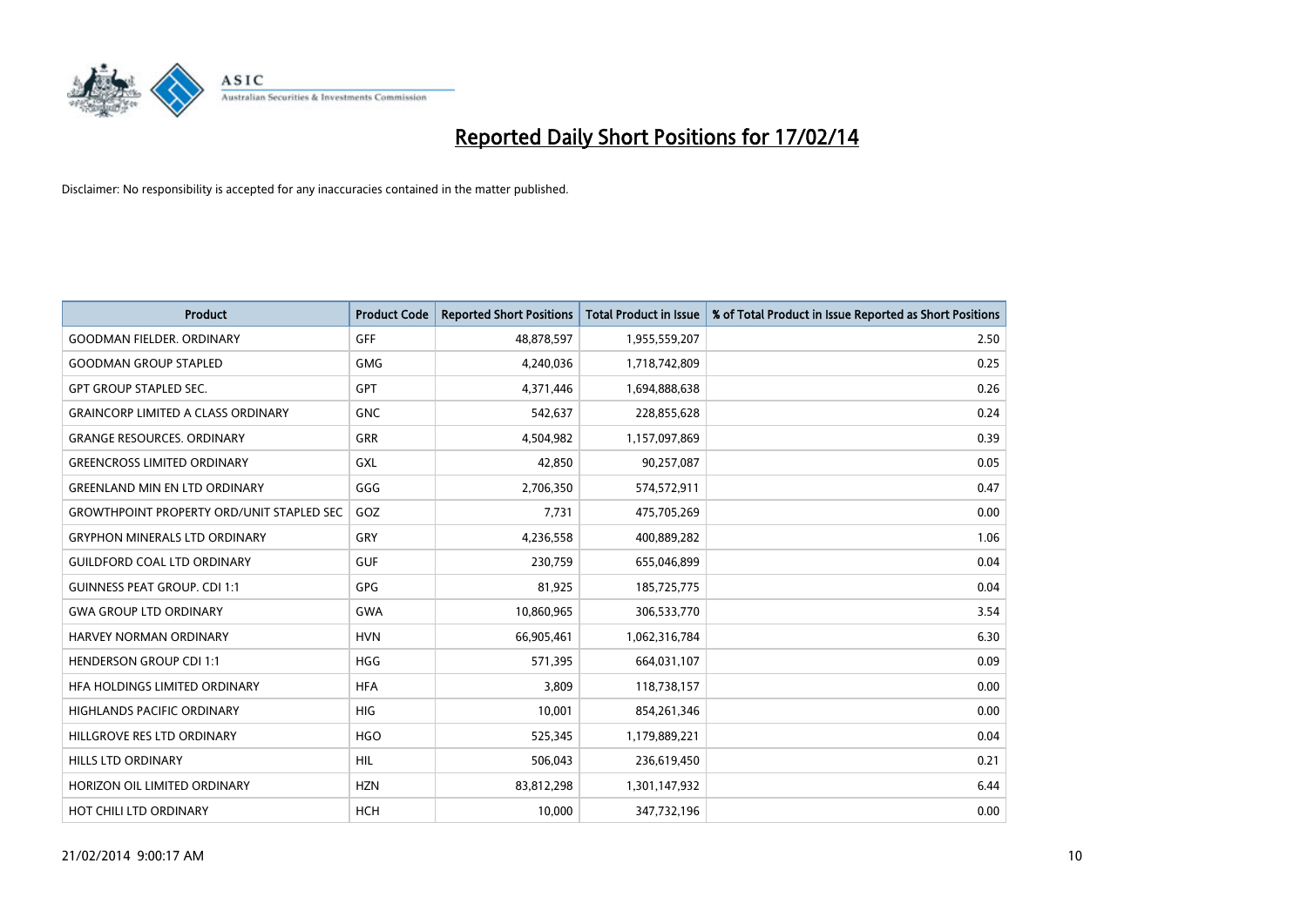

| <b>Product</b>                                | <b>Product Code</b> | <b>Reported Short Positions</b> | <b>Total Product in Issue</b> | % of Total Product in Issue Reported as Short Positions |
|-----------------------------------------------|---------------------|---------------------------------|-------------------------------|---------------------------------------------------------|
| <b>IBUY GROUP LTD ORDINARY</b>                | <b>IBY</b>          | 490                             | 359,305,037                   | 0.00                                                    |
| <b>ICON ENERGY LIMITED ORDINARY</b>           | ICN                 | 2,926                           | 615,774,351                   | 0.00                                                    |
| <b>IINET LIMITED ORDINARY</b>                 | <b>IIN</b>          | 712,815                         | 161,238,847                   | 0.44                                                    |
| ILUKA RESOURCES ORDINARY                      | ILU                 | 37,033,677                      | 418,700,517                   | 8.84                                                    |
| <b>IMDEX LIMITED ORDINARY</b>                 | <b>IMD</b>          | 4,112,724                       | 210,473,188                   | 1.95                                                    |
| <b>INCITEC PIVOT ORDINARY</b>                 | IPL                 | 22,909,308                      | 1,644,919,097                 | 1.39                                                    |
| INDEPENDENCE GROUP ORDINARY                   | <b>IGO</b>          | 5,230,443                       | 233,323,905                   | 2.24                                                    |
| <b>INDOPHIL RESOURCES ORDINARY</b>            | <b>IRN</b>          | 638,286                         | 1,203,146,194                 | 0.05                                                    |
| <b>INFIGEN ENERGY STAPLED SECURITIES</b>      | <b>IFN</b>          | 3,128,597                       | 764,993,434                   | 0.41                                                    |
| <b>INFOMEDIA LTD ORDINARY</b>                 | IFM                 | 108,038                         | 304,953,155                   | 0.04                                                    |
| <b>INGENIA GROUP STAPLED SECURITIES</b>       | <b>INA</b>          | 79,714                          | 676,240,232                   | 0.01                                                    |
| <b>INSURANCE AUSTRALIA ORDINARY</b>           | IAG                 | 2,484,135                       | 2,341,618,048                 | 0.11                                                    |
| <b>INTREPID MINES ORDINARY</b>                | <b>IAU</b>          | 16,677,965                      | 556,511,361                   | 3.00                                                    |
| <b>INVESTA OFFICE FUND STAPLED SECURITIES</b> | <b>IOF</b>          | 572,611                         | 614,047,458                   | 0.09                                                    |
| INVOCARE LIMITED ORDINARY                     | <b>IVC</b>          | 5,442,853                       | 110,030,298                   | 4.95                                                    |
| <b>IOOF HOLDINGS LTD ORDINARY</b>             | IFL                 | 2,009,720                       | 232,118,034                   | 0.87                                                    |
| <b>IPROPERTY GROUP LTD ORDINARY</b>           | <b>IPP</b>          | 959                             | 181,398,426                   | 0.00                                                    |
| <b>IRESS LIMITED ORDINARY</b>                 | <b>IRE</b>          | 796,328                         | 158,585,126                   | 0.50                                                    |
| <b>IRON ORE HOLDINGS ORDINARY</b>             | <b>IOH</b>          | 26,197                          | 161,174,005                   | 0.02                                                    |
| <b>ISELECT LTD ORDINARY</b>                   | <b>ISU</b>          | 280,625                         | 260,889,894                   | 0.11                                                    |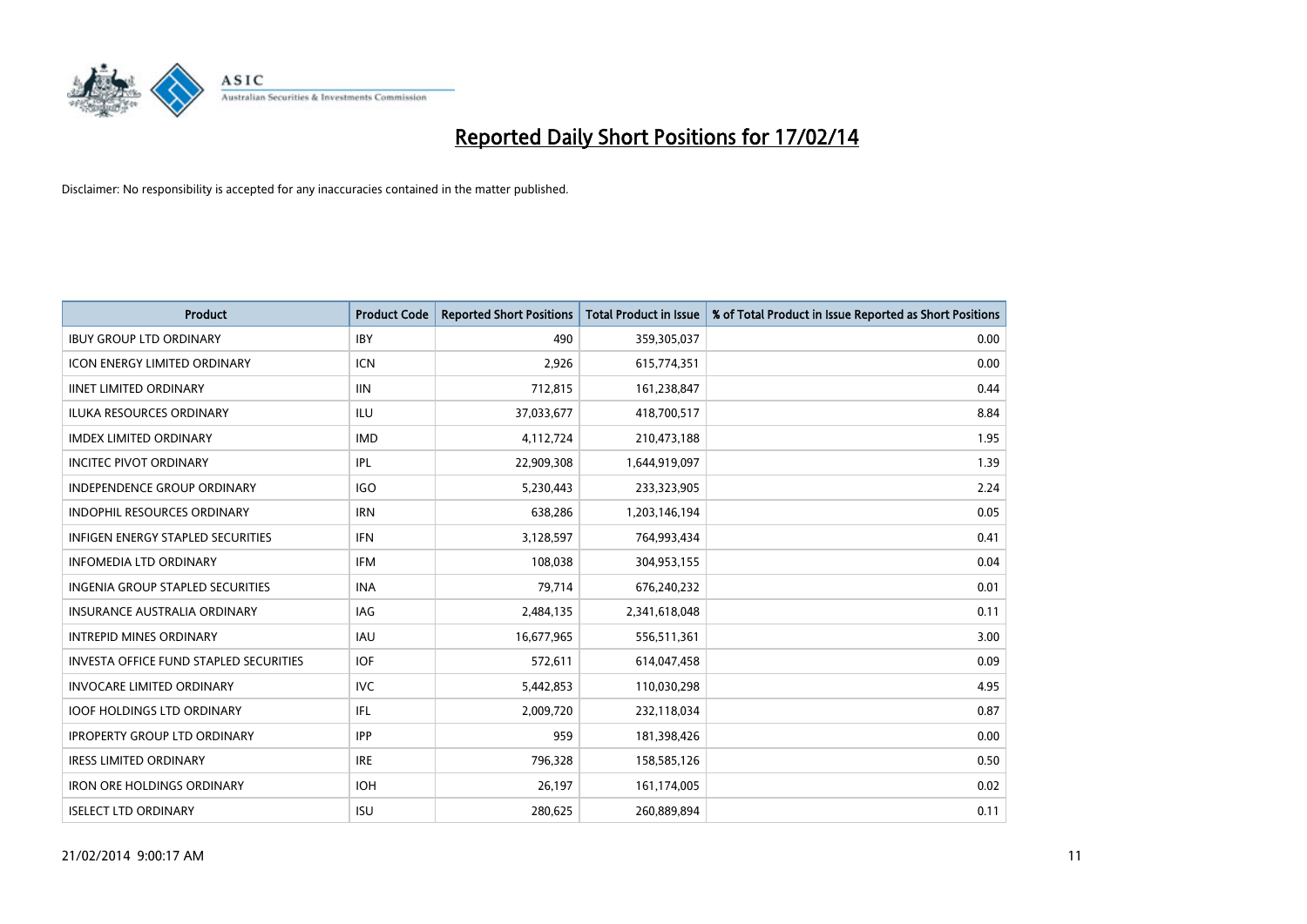

| <b>Product</b>                           | <b>Product Code</b> | <b>Reported Short Positions</b> | <b>Total Product in Issue</b> | % of Total Product in Issue Reported as Short Positions |
|------------------------------------------|---------------------|---------------------------------|-------------------------------|---------------------------------------------------------|
| ISHARES S&P 500 CDI 1:1                  | <b>IVV</b>          | 2,419                           | 116,350,000                   | 0.00                                                    |
| ISHS EUROPE ETF CDI 1:1                  | IEU                 | 4,939                           | 50,800,000                    | 0.01                                                    |
| JAMES HARDIE INDUST CHESS DEPOSITARY INT | <b>IHX</b>          | 4,568,792                       | 443,540,832                   | 1.03                                                    |
| <b>JB HI-FI LIMITED ORDINARY</b>         | <b>JBH</b>          | 11,499,321                      | 100,261,681                   | 11.47                                                   |
| <b>KAGARA LTD ORDINARY</b>               | KZL                 | 3,350,441                       | 798,953,117                   | 0.42                                                    |
| KAROON GAS AUSTRALIA ORDINARY            | <b>KAR</b>          | 6,741,500                       | 255,841,581                   | 2.64                                                    |
| KATHMANDU HOLD LTD ORDINARY              | <b>KMD</b>          | 354,764                         | 200,473,338                   | 0.18                                                    |
| <b>KBL MINING LIMITED ORDINARY</b>       | <b>KBL</b>          | 1,820                           | 393,535,629                   | 0.00                                                    |
| KINGSGATE CONSOLID. ORDINARY             | <b>KCN</b>          | 7,860,837                       | 164,154,349                   | 4.79                                                    |
| KINGSROSE MINING LTD ORDINARY            | <b>KRM</b>          | 522,027                         | 335,753,851                   | 0.16                                                    |
| LEIGHTON HOLDINGS ORDINARY               | LEI                 | 24,615,742                      | 337,235,188                   | 7.30                                                    |
| LEND LEASE GROUP UNIT/ORD STAPLED        | LLC                 | 6,906,461                       | 576,712,337                   | 1.20                                                    |
| LIQUEFIED NATURAL ORDINARY               | LNG                 | 197,738                         | 345,829,015                   | 0.06                                                    |
| LYCOPODIUM LIMITED ORDINARY              | LYL                 | 1                               | 38,955,103                    | 0.00                                                    |
| LYNAS CORPORATION ORDINARY               | <b>LYC</b>          | 168,462,424                     | 1,961,160,594                 | 8.59                                                    |
| M2 GRP LTD ORDINARY                      | <b>MTU</b>          | 10,208,630                      | 179,384,685                   | 5.69                                                    |
| MACA LIMITED ORDINARY                    | <b>MLD</b>          | 81,233                          | 176,476,373                   | 0.05                                                    |
| MACMAHON HOLDINGS ORDINARY               | <b>MAH</b>          | 1,609,852                       | 1,261,699,966                 | 0.13                                                    |
| MACO ATLAS ROADS GRP ORDINARY STAPLED    | <b>MOA</b>          | 11,434,165                      | 487,230,540                   | 2.35                                                    |
| MACQUARIE GROUP LTD ORDINARY             | <b>MOG</b>          | 1,823,392                       | 321,067,953                   | 0.57                                                    |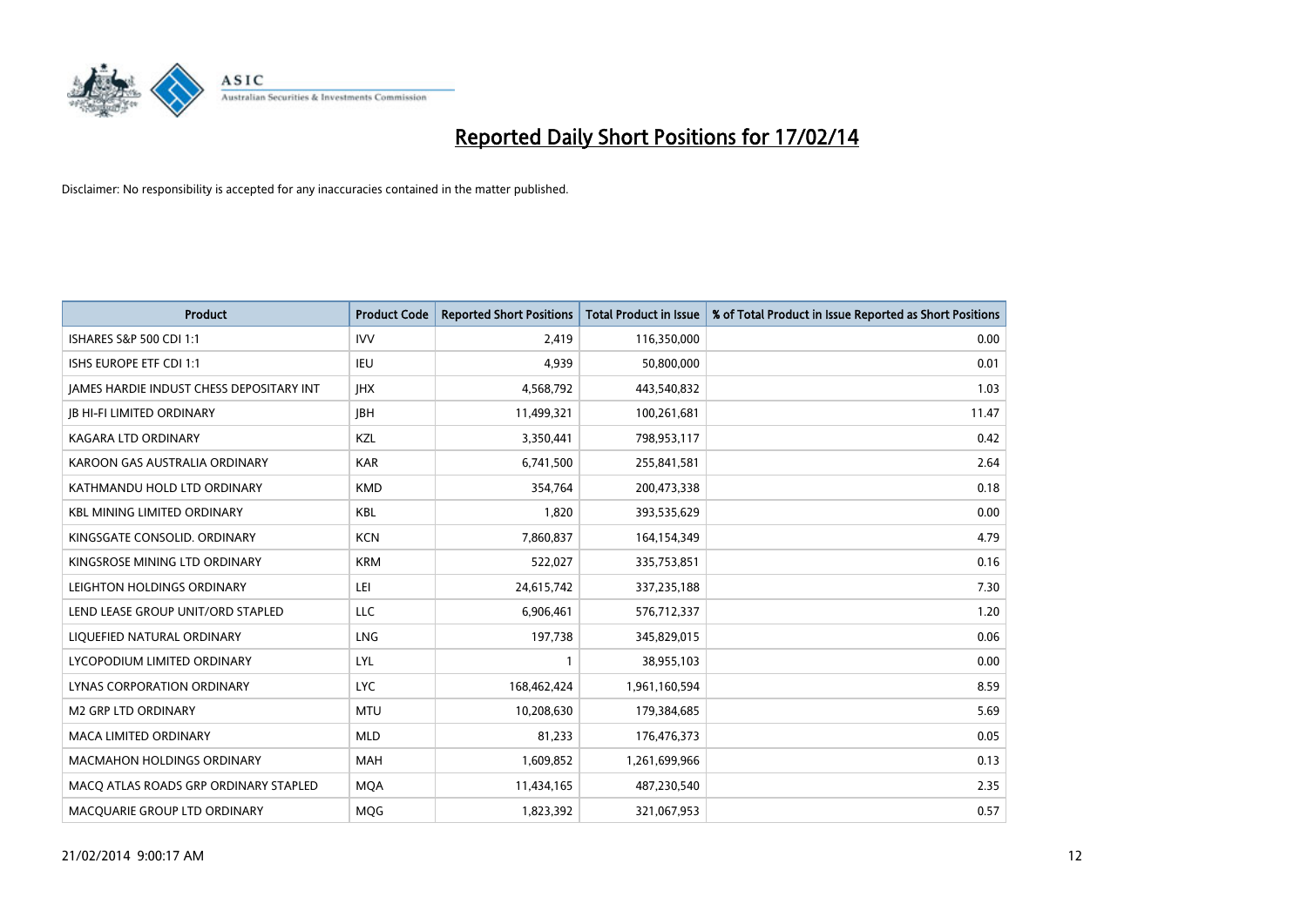

| <b>Product</b>                       | <b>Product Code</b> | <b>Reported Short Positions</b> | <b>Total Product in Issue</b> | % of Total Product in Issue Reported as Short Positions |
|--------------------------------------|---------------------|---------------------------------|-------------------------------|---------------------------------------------------------|
| MAGELLAN FIN GRP LTD ORDINARY        | <b>MFG</b>          | 1,555,496                       | 155,830,849                   | 1.00                                                    |
| <b>MATRIX C &amp; E LTD ORDINARY</b> | <b>MCE</b>          | 2,857,622                       | 94,555,428                    | 3.02                                                    |
| <b>MAVERICK DRILLING ORDINARY</b>    | <b>MAD</b>          | 7,593,125                       | 468,004,529                   | 1.62                                                    |
| MAXITRANS INDUSTRIES ORDINARY        | <b>MXI</b>          | 379,285                         | 183,993,392                   | 0.21                                                    |
| MAYNE PHARMA LTD ORDINARY            | <b>MYX</b>          | 519,431                         | 563,459,968                   | 0.09                                                    |
| <b>MCALEESE LTD ORDINARY</b>         | <b>MCS</b>          | 2,454,150                       | 296,577,121                   | 0.83                                                    |
| MCMILLAN SHAKESPEARE ORDINARY        | <b>MMS</b>          | 636,607                         | 74,523,965                    | 0.85                                                    |
| MCPHERSON'S LTD ORDINARY             | <b>MCP</b>          | 31,975                          | 93,994,381                    | 0.03                                                    |
| MEDUSA MINING LTD ORDINARY           | <b>MML</b>          | 5,522,208                       | 207,794,301                   | 2.66                                                    |
| MELBOURNE IT LIMITED ORDINARY        | <b>MLB</b>          | 42,720                          | 83,659,248                    | 0.05                                                    |
| MERIDIAN ENERGY INSTALMENT RECEIPTS  | <b>MEZCA</b>        | 32,097                          | 1,255,413,626                 | 0.00                                                    |
| <b>MERMAID MARINE ORDINARY</b>       | <b>MRM</b>          | 1,847,699                       | 232,652,241                   | 0.79                                                    |
| MESOBLAST LIMITED ORDINARY           | <b>MSB</b>          | 21,183,039                      | 321,210,394                   | 6.59                                                    |
| METALS X LIMITED ORDINARY            | <b>MLX</b>          | 118,028                         | 1,655,386,110                 | 0.01                                                    |
| METCASH LIMITED ORDINARY             | <b>MTS</b>          | 111,927,806                     | 888,338,048                   | 12.60                                                   |
| METMINCO LIMITED ORDINARY            | <b>MNC</b>          | 8,215                           | 1,749,543,023                 | 0.00                                                    |
| MIGHTY RIVER POWER ORDINARY          | <b>MYT</b>          | 1,949,687                       | 1,400,012,517                 | 0.14                                                    |
| MINCOR RESOURCES NL ORDINARY         | <b>MCR</b>          | 2,335,374                       | 188,208,274                   | 1.24                                                    |
| MINERAL DEPOSITS ORDINARY            | <b>MDL</b>          | 572,372                         | 103,538,786                   | 0.55                                                    |
| MINERAL RESOURCES. ORDINARY          | <b>MIN</b>          | 3,900,904                       | 186,112,198                   | 2.10                                                    |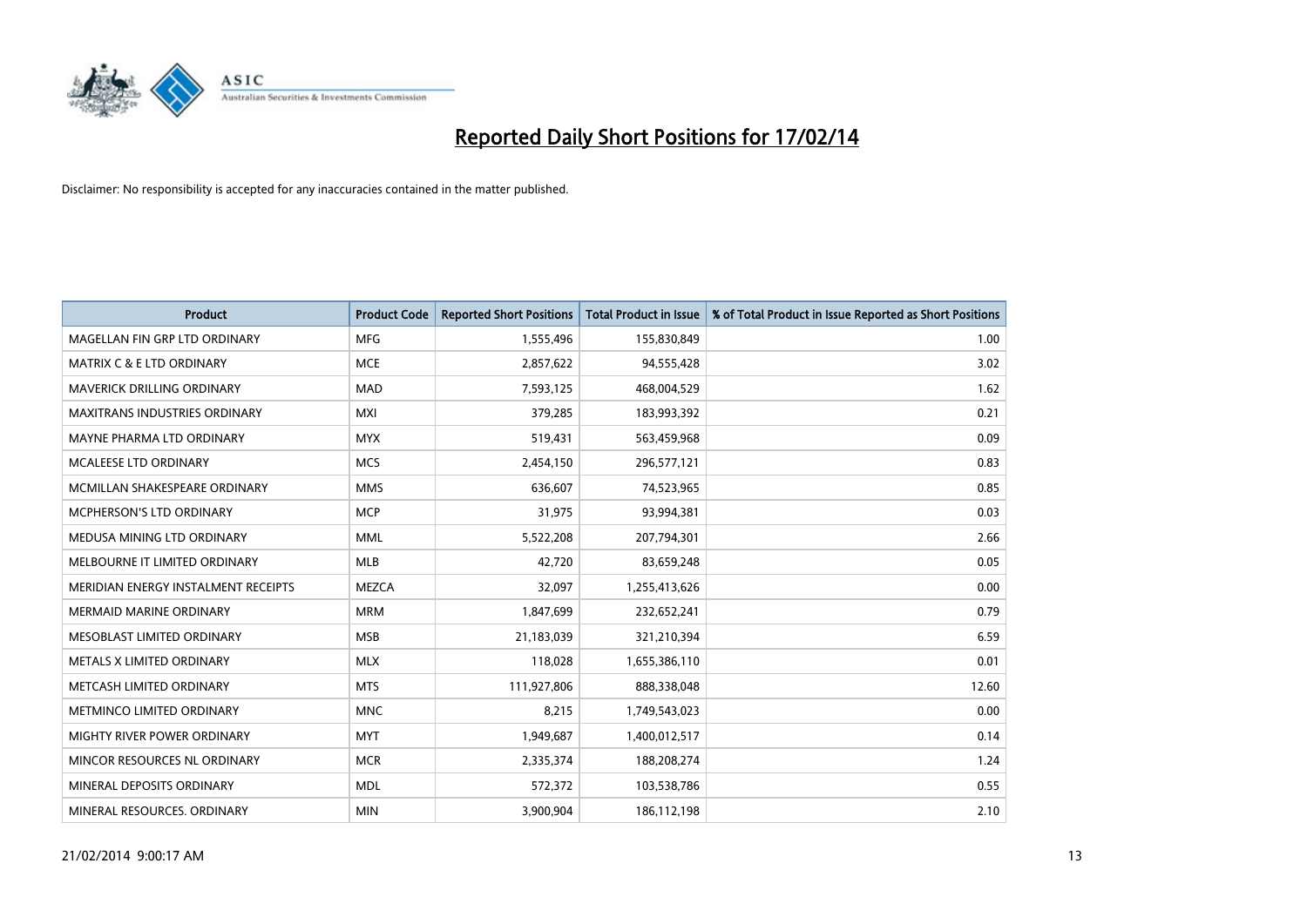

| <b>Product</b>                    | <b>Product Code</b> | <b>Reported Short Positions</b> | <b>Total Product in Issue</b> | % of Total Product in Issue Reported as Short Positions |
|-----------------------------------|---------------------|---------------------------------|-------------------------------|---------------------------------------------------------|
| MINT WIRELESS ORDINARY            | <b>MNW</b>          | 1,002,223                       | 403,872,395                   | 0.25                                                    |
| MIRABELA NICKEL LTD ORDINARY      | <b>MBN</b>          | 18,855,648                      | 876,801,147                   | 2.15                                                    |
| MIRVAC GROUP STAPLED SECURITIES   | <b>MGR</b>          | 3,670,579                       | 3,664,938,678                 | 0.10                                                    |
| MOLOPO ENERGY LTD ORDINARY        | <b>MPO</b>          | 2,338,788                       | 247,133,976                   | 0.95                                                    |
| MONADELPHOUS GROUP ORDINARY       | <b>MND</b>          | 13,810,105                      | 92,308,047                    | 14.96                                                   |
| MORTGAGE CHOICE LTD ORDINARY      | <b>MOC</b>          | 59,317                          | 123,780,387                   | 0.05                                                    |
| <b>MOUNT GIBSON IRON ORDINARY</b> | <b>MGX</b>          | 5,786,401                       | 1,090,584,232                 | 0.53                                                    |
| MULTIPLEX SITES SITES             | <b>MXUPA</b>        | 1,638                           | 4,500,000                     | 0.04                                                    |
| MURCHISON METALS LTD ORDINARY     | <b>MMX</b>          | 216,291                         | 450,497,346                   | 0.05                                                    |
| MYER HOLDINGS LTD ORDINARY        | <b>MYR</b>          | 80,862,290                      | 585,684,551                   | 13.81                                                   |
| NANOSONICS LIMITED ORDINARY       | <b>NAN</b>          | 232,374                         | 263,125,129                   | 0.09                                                    |
| NATIONAL AUST, BANK ORDINARY      | <b>NAB</b>          | 8,116,214                       | 2,351,444,811                 | 0.35                                                    |
| NATIONAL STORAGE STAPLED          | <b>NSR</b>          | 12,000                          | 244,897,097                   | 0.00                                                    |
| NAVITAS LIMITED ORDINARY          | <b>NVT</b>          | 3,919,741                       | 375,416,910                   | 1.04                                                    |
| NEON ENERGY LIMITED ORDINARY      | <b>NEN</b>          | 955,426                         | 553,037,848                   | 0.17                                                    |
| NEUREN PHARMACEUT. ORDINARY       | <b>NEU</b>          | 304,766                         | 1,518,782,296                 | 0.02                                                    |
| NEW HOPE CORPORATION ORDINARY     | <b>NHC</b>          | 316,243                         | 830,933,112                   | 0.04                                                    |
| NEWCREST MINING ORDINARY          | <b>NCM</b>          | 10,975,972                      | 766,510,971                   | 1.43                                                    |
| NEWS CORP A NON-VOTING CDI        | <b>NWSLV</b>        | 637,161                         | 3,888,141                     | 16.39                                                   |
| NEWS CORP B VOTING CDI            | <b>NWS</b>          | 2,914,792                       | 18,687,860                    | 15.60                                                   |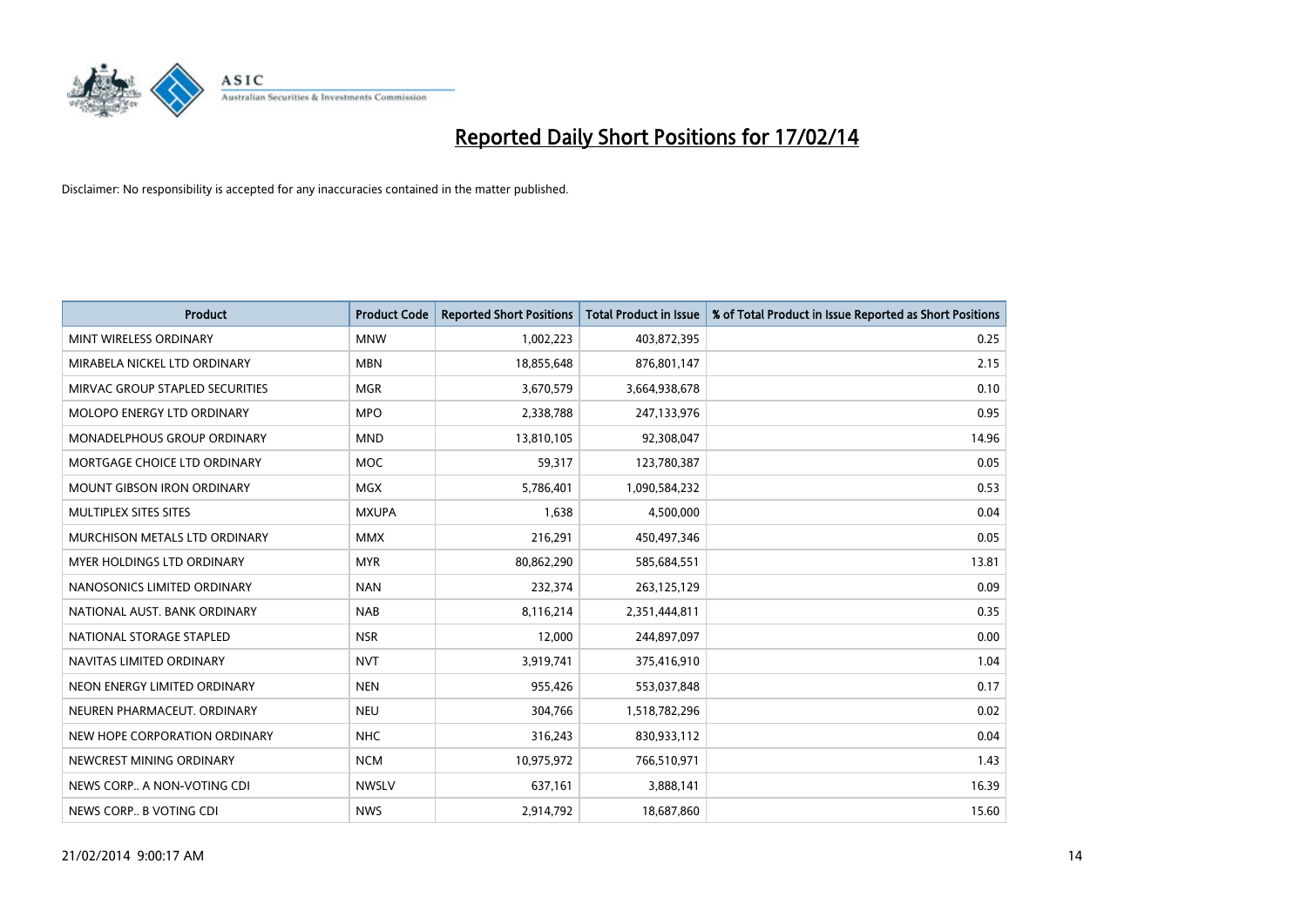

| <b>Product</b>                        | <b>Product Code</b> | <b>Reported Short Positions</b> | <b>Total Product in Issue</b> | % of Total Product in Issue Reported as Short Positions |
|---------------------------------------|---------------------|---------------------------------|-------------------------------|---------------------------------------------------------|
| NEWSAT LIMITED ORDINARY               | <b>NWT</b>          | 3,345,980                       | 591,460,931                   | 0.57                                                    |
| NEXTDC LIMITED ORDINARY               | <b>NXT</b>          | 9,077,629                       | 192,904,486                   | 4.71                                                    |
| NEXUS ENERGY LIMITED ORDINARY         | <b>NXS</b>          | 1,384,113                       | 1,330,219,459                 | 0.10                                                    |
| NIB HOLDINGS LIMITED ORDINARY         | <b>NHF</b>          | 3,387,501                       | 439,004,182                   | 0.77                                                    |
| NICK SCALI LIMITED ORDINARY           | <b>NCK</b>          | 2,001                           | 81,000,000                    | 0.00                                                    |
| NIDO PETROLEUM ORDINARY               | <b>NDO</b>          | 47,402                          | 2,048,317,635                 | 0.00                                                    |
| NINE ENTERTAINMENT ORDINARY           | <b>NEC</b>          | 7,689,541                       | 940,295,023                   | 0.82                                                    |
| NOBLE MINERAL RES ORDINARY            | <b>NMG</b>          | 2,365,726                       | 666,397,952                   | 0.36                                                    |
| NORTHERN IRON LTD ORDINARY            | <b>NFE</b>          | 113,495                         | 484,405,314                   | 0.02                                                    |
| NORTHERN STAR ORDINARY                | <b>NST</b>          | 1,037,586                       | 492,732,158                   | 0.21                                                    |
| NOVOGEN LIMITED ORDINARY              | <b>NRT</b>          | 151,250                         | 163,810,997                   | 0.09                                                    |
| NRW HOLDINGS LIMITED ORDINARY         | <b>NWH</b>          | 16,003,281                      | 278,888,011                   | 5.74                                                    |
| NUCOAL RESOURCES LTD ORDINARY         | <b>NCR</b>          | $\mathbf{1}$                    | 768,612,354                   | 0.00                                                    |
| NUFARM LIMITED ORDINARY               | <b>NUF</b>          | 18,662,380                      | 263,725,895                   | 7.08                                                    |
| OAKTON LIMITED ORDINARY               | <b>OKN</b>          | 782,308                         | 89,968,985                    | 0.87                                                    |
| OCEANAGOLD CORP. CHESS DEPOSITARY INT | <b>OGC</b>          | 353,214                         | 300,350,129                   | 0.12                                                    |
| OIL SEARCH LTD ORDINARY               | OSH                 | 12,344,732                      | 1,343,361,150                 | 0.92                                                    |
| OM HOLDINGS LIMITED ORDINARY          | <b>OMH</b>          | 2,221,315                       | 733,423,337                   | 0.30                                                    |
| ORICA LIMITED ORDINARY                | ORI                 | 9,924,590                       | 370,255,009                   | 2.68                                                    |
| ORIGIN ENERGY ORDINARY                | <b>ORG</b>          | 8,691,999                       | 1,101,228,973                 | 0.79                                                    |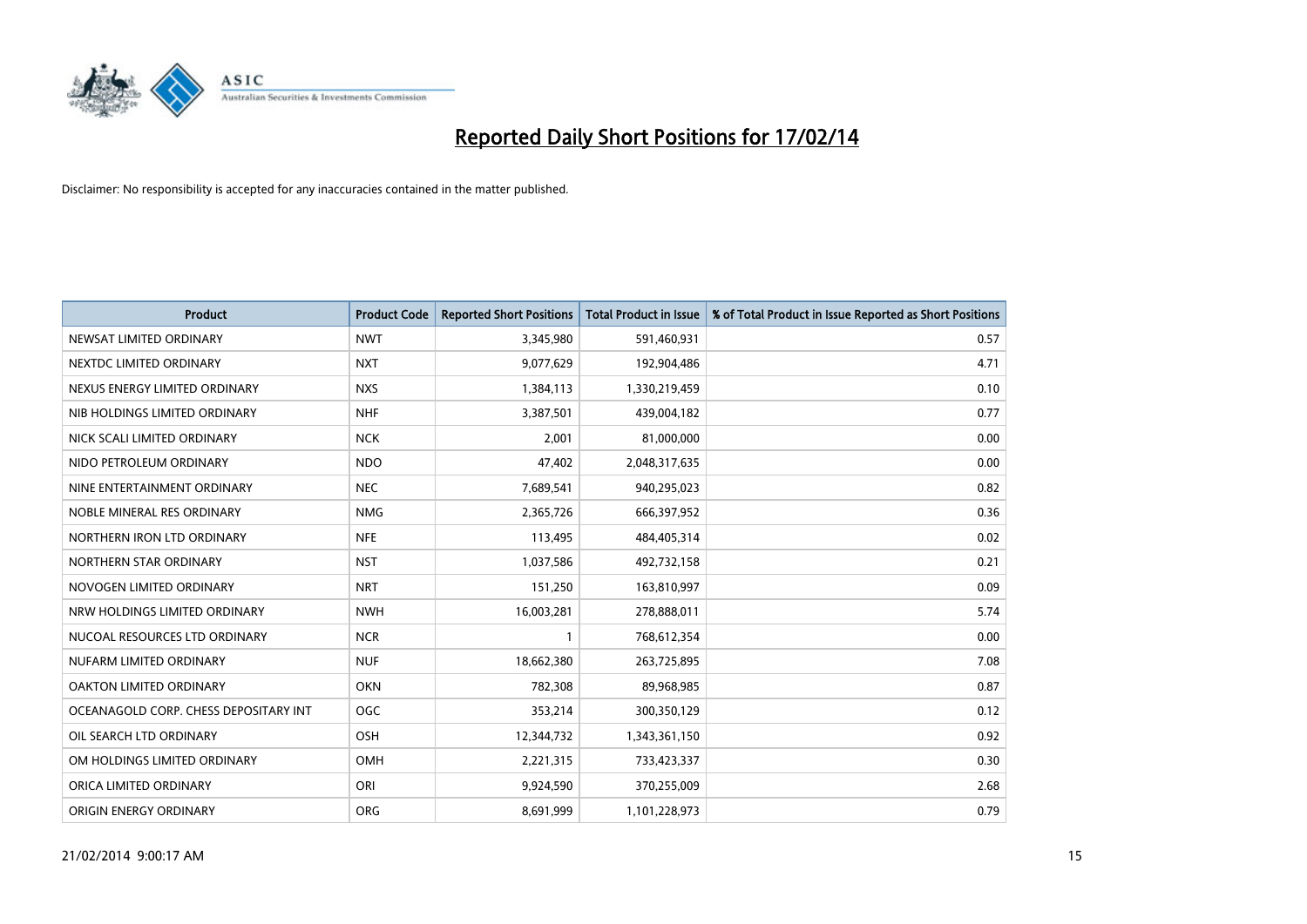

| <b>Product</b>                    | <b>Product Code</b> | <b>Reported Short Positions</b> | <b>Total Product in Issue</b> | % of Total Product in Issue Reported as Short Positions |
|-----------------------------------|---------------------|---------------------------------|-------------------------------|---------------------------------------------------------|
| OROCOBRE LIMITED ORDINARY         | <b>ORE</b>          | 1,051,560                       | 132,041,911                   | 0.80                                                    |
| ORORA LIMITED ORDINARY            | <b>ORA</b>          | 67,937                          | 1,206,684,923                 | 0.01                                                    |
| OROTONGROUP LIMITED ORDINARY      | <b>ORL</b>          | 200,638                         | 40,880,902                    | 0.49                                                    |
| OZ MINERALS ORDINARY              | OZL                 | 11,809,168                      | 303,470,022                   | 3.89                                                    |
| <b>OZFOREX GROUP LTD ORDINARY</b> | <b>OFX</b>          | 2,167,320                       | 240,000,000                   | 0.90                                                    |
| PACIFIC BRANDS ORDINARY           | <b>PBG</b>          | 16,650,104                      | 912,915,695                   | 1.82                                                    |
| PACT GROUP HLDGS LTD ORDINARY     | <b>PGH</b>          | 1,350,000                       | 294,097,961                   | 0.46                                                    |
| PALADIN ENERGY LTD ORDINARY       | <b>PDN</b>          | 97,787,028                      | 964,241,634                   | 10.14                                                   |
| PANAUST LIMITED ORDINARY          | <b>PNA</b>          | 11,848,575                      | 620,724,651                   | 1.91                                                    |
| PANORAMIC RESOURCES ORDINARY      | PAN                 | 215,710                         | 322,275,824                   | 0.07                                                    |
| PANTERRA GOLD LTD ORDINARY        | PGI                 | 1                               | 772,781,012                   | 0.00                                                    |
| PAPERLINX LIMITED ORDINARY        | <b>PPX</b>          | 45,095                          | 609,280,761                   | 0.01                                                    |
| PAPILLON RES LTD ORDINARY         | PIR                 | 9,924,162                       | 340,244,210                   | 2.92                                                    |
| PATTIES FOODS LTD ORDINARY        | PFL                 | 10,000                          | 139,144,338                   | 0.01                                                    |
| PEET LIMITED ORDINARY             | <b>PPC</b>          | 408,951                         | 433,389,348                   | 0.09                                                    |
| PENINSULA ENERGY LTD ORDINARY     | <b>PEN</b>          |                                 | 3,252,530,235                 | 0.00                                                    |
| PERPETUAL LIMITED ORDINARY        | <b>PPT</b>          | 2,259,906                       | 46,529,270                    | 4.86                                                    |
| PERSEUS MINING LTD ORDINARY       | <b>PRU</b>          | 8,052,267                       | 457,962,088                   | 1.76                                                    |
| PHARMAXIS LTD ORDINARY            | <b>PXS</b>          | 873,855                         | 309,046,349                   | 0.28                                                    |
| PHOSPHAGENICS LTD. ORDINARY       | POH                 | 50,000                          | 1,020,465,957                 | 0.00                                                    |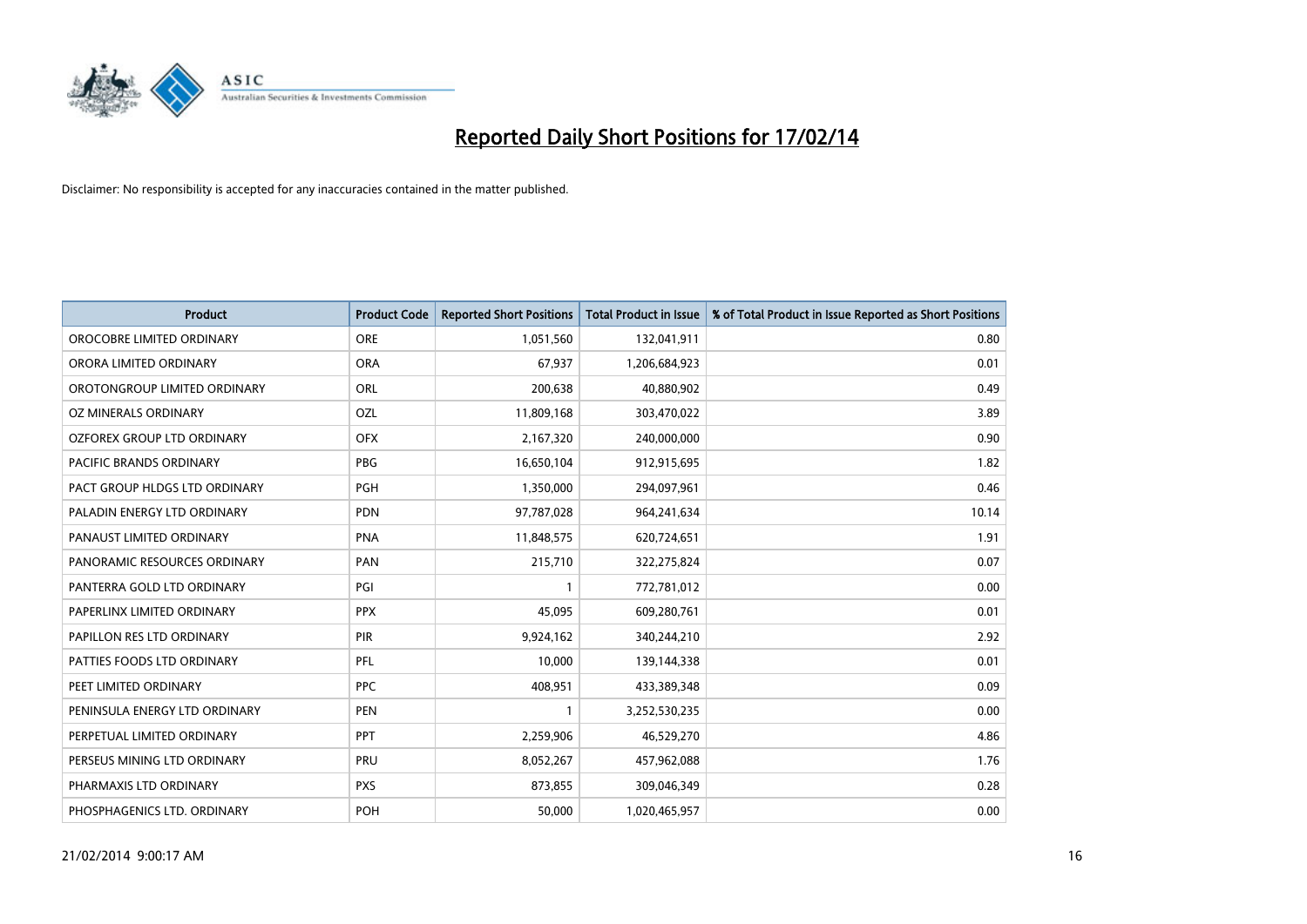

| <b>Product</b>                      | <b>Product Code</b> | <b>Reported Short Positions</b> | <b>Total Product in Issue</b> | % of Total Product in Issue Reported as Short Positions |
|-------------------------------------|---------------------|---------------------------------|-------------------------------|---------------------------------------------------------|
| PLATINUM ASSET ORDINARY             | <b>PTM</b>          | 279,104                         | 578,685,695                   | 0.05                                                    |
| PLATINUM AUSTRALIA ORDINARY         | <b>PLA</b>          | 836,127                         | 504,968,043                   | 0.17                                                    |
| PMP LIMITED ORDINARY                | <b>PMP</b>          | 1,584,873                       | 323,781,124                   | 0.49                                                    |
| PRANA BIOTECHNOLOGY ORDINARY        | PBT                 | 1,422,252                       | 422,659,996                   | 0.34                                                    |
| PREMIER INVESTMENTS ORDINARY        | <b>PMV</b>          | 251,581                         | 155,314,874                   | 0.16                                                    |
| PRIMA BIOMED LTD ORDINARY           | <b>PRR</b>          | 2,652,835                       | 1,228,709,341                 | 0.22                                                    |
| PRIMARY HEALTH CARE ORDINARY        | <b>PRY</b>          | 17,091,622                      | 504,956,647                   | 3.38                                                    |
| PRIME MEDIA GRP LTD ORDINARY        | <b>PRT</b>          | 1,450,480                       | 366,330,303                   | 0.40                                                    |
| PROGRAMMED ORDINARY                 | <b>PRG</b>          | 12,684                          | 118,229,190                   | 0.01                                                    |
| <b>QANTAS AIRWAYS ORDINARY</b>      | QAN                 | 66,862,338                      | 2,196,330,250                 | 3.04                                                    |
| <b>OBE INSURANCE GROUP ORDINARY</b> | <b>OBE</b>          | 17,519,435                      | 1,248,704,599                 | 1.40                                                    |
| ORXPHARMA LTD ORDINARY              | QRX                 | 66,492                          | 164,115,969                   | 0.04                                                    |
| <b>QUBE HOLDINGS LTD ORDINARY</b>   | <b>QUB</b>          | 15,587,601                      | 931,433,499                   | 1.67                                                    |
| RAMELIUS RESOURCES ORDINARY         | <b>RMS</b>          | 169,047                         | 365,380,380                   | 0.05                                                    |
| RAMSAY HEALTH CARE ORDINARY         | <b>RHC</b>          | 2,351,339                       | 202,081,252                   | 1.16                                                    |
| <b>RCR TOMLINSON ORDINARY</b>       | <b>RCR</b>          | 588,149                         | 136,696,590                   | 0.43                                                    |
| <b>REA GROUP ORDINARY</b>           | <b>REA</b>          | 826,633                         | 131,714,699                   | 0.63                                                    |
| RECALL HOLDINGS LTD ORDINARY        | <b>REC</b>          | 790,400                         | 312,836,448                   | 0.25                                                    |
| <b>RECKON LIMITED ORDINARY</b>      | <b>RKN</b>          | 149,819                         | 126,913,066                   | 0.12                                                    |
| <b>RED 5 LIMITED ORDINARY</b>       | <b>RED</b>          | 162,100                         | 759,451,008                   | 0.02                                                    |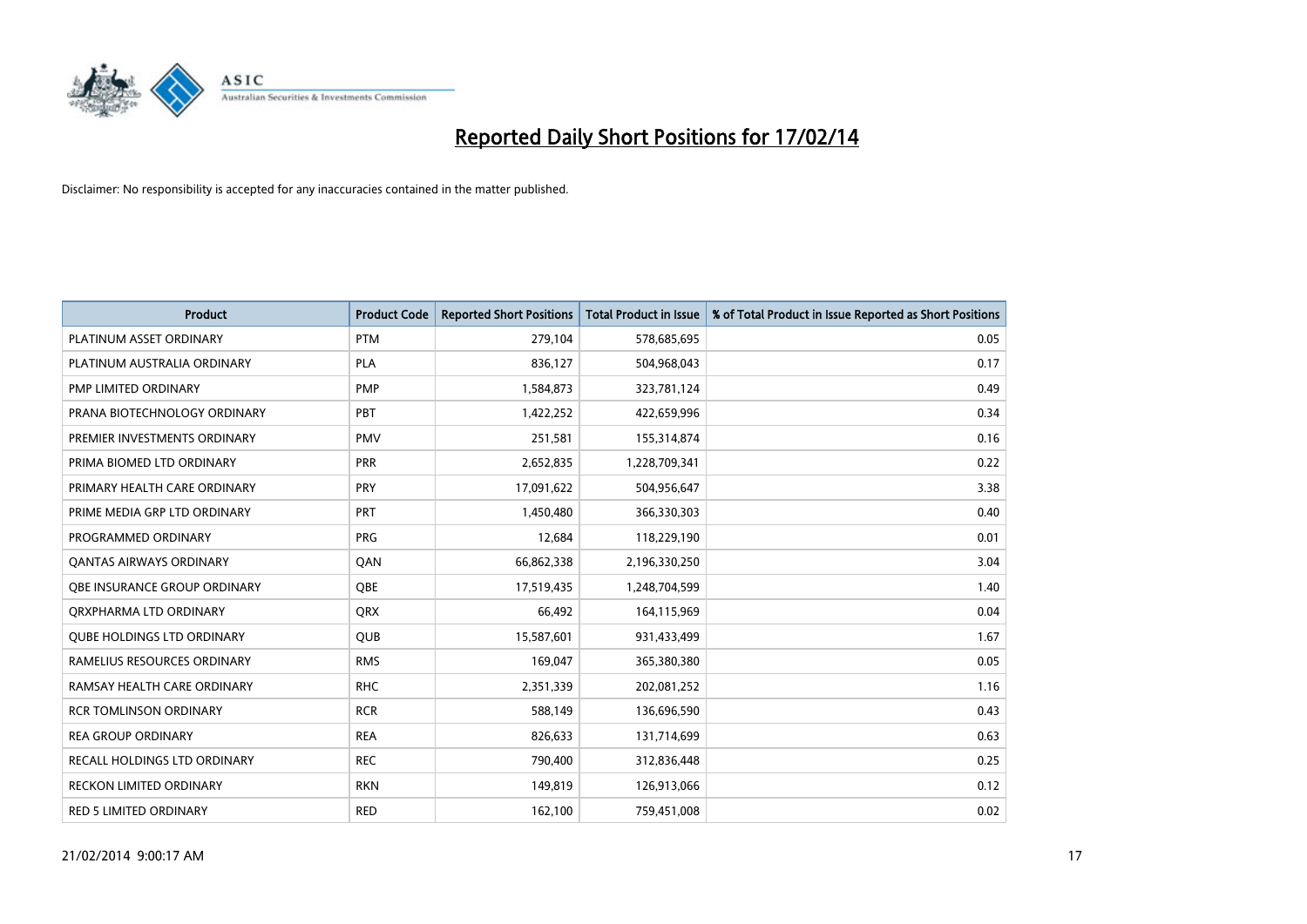

| <b>Product</b>                      | <b>Product Code</b> | <b>Reported Short Positions</b> | <b>Total Product in Issue</b> | % of Total Product in Issue Reported as Short Positions |
|-------------------------------------|---------------------|---------------------------------|-------------------------------|---------------------------------------------------------|
| <b>RED FORK ENERGY ORDINARY</b>     | <b>RFE</b>          | 3,525,345                       | 501,051,719                   | 0.70                                                    |
| REDBANK ENERGY LTD ORDINARY         | <b>AEI</b>          | 13                              | 786,287                       | 0.00                                                    |
| REECE AUSTRALIA LTD. ORDINARY       | <b>REH</b>          | 410                             | 99,600,000                    | 0.00                                                    |
| REED RESOURCES LTD ORDINARY         | <b>RDR</b>          | 250,000                         | 523,453,895                   | 0.05                                                    |
| <b>REGIS RESOURCES ORDINARY</b>     | <b>RRL</b>          | 14,453,745                      | 498,016,225                   | 2.90                                                    |
| RESMED INC CDI 10:1                 | <b>RMD</b>          | 33,191,313                      | 1,415,926,590                 | 2.34                                                    |
| <b>RESOLUTE MINING ORDINARY</b>     | <b>RSG</b>          | 6,409,639                       | 641,189,223                   | 1.00                                                    |
| RESOURCE EQUIP LTD ORDINARY         | <b>RQL</b>          | 50,000                          | 251,131,629                   | 0.02                                                    |
| <b>RESOURCE GENERATION ORDINARY</b> | <b>RES</b>          | 224,300                         | 581,380,338                   | 0.04                                                    |
| RETAIL FOOD GROUP ORDINARY          | <b>RFG</b>          | 3,333,727                       | 144,049,390                   | 2.31                                                    |
| REX MINERALS LIMITED ORDINARY       | <b>RXM</b>          | 1,668,853                       | 188,907,284                   | 0.88                                                    |
| <b>RIDLEY CORPORATION ORDINARY</b>  | <b>RIC</b>          | 83,313                          | 307,817,071                   | 0.03                                                    |
| RIO TINTO LIMITED ORDINARY          | <b>RIO</b>          | 5,033,501                       | 435,758,720                   | 1.16                                                    |
| ROBUST RESOURCES ORDINARY           | <b>ROL</b>          | 4,000                           | 102,830,646                   | 0.00                                                    |
| ROC OIL COMPANY ORDINARY            | <b>ROC</b>          | 774,146                         | 686,461,740                   | 0.11                                                    |
| ROYAL WOLF HOLDINGS ORDINARY        | <b>RWH</b>          | 192,532                         | 100,387,052                   | 0.19                                                    |
| RURALCO HOLDINGS ORDINARY           | <b>RHL</b>          | 1,000                           | 62,711,592                    | 0.00                                                    |
| SAI GLOBAL LIMITED ORDINARY         | SAI                 | 8,719,046                       | 210,751,657                   | 4.14                                                    |
| SALMAT LIMITED ORDINARY             | <b>SLM</b>          | 998                             | 159,812,799                   | 0.00                                                    |
| SAMSON OIL & GAS LTD ORDINARY       | SSN                 | 8,978,000                       | 2,547,627,193                 | 0.35                                                    |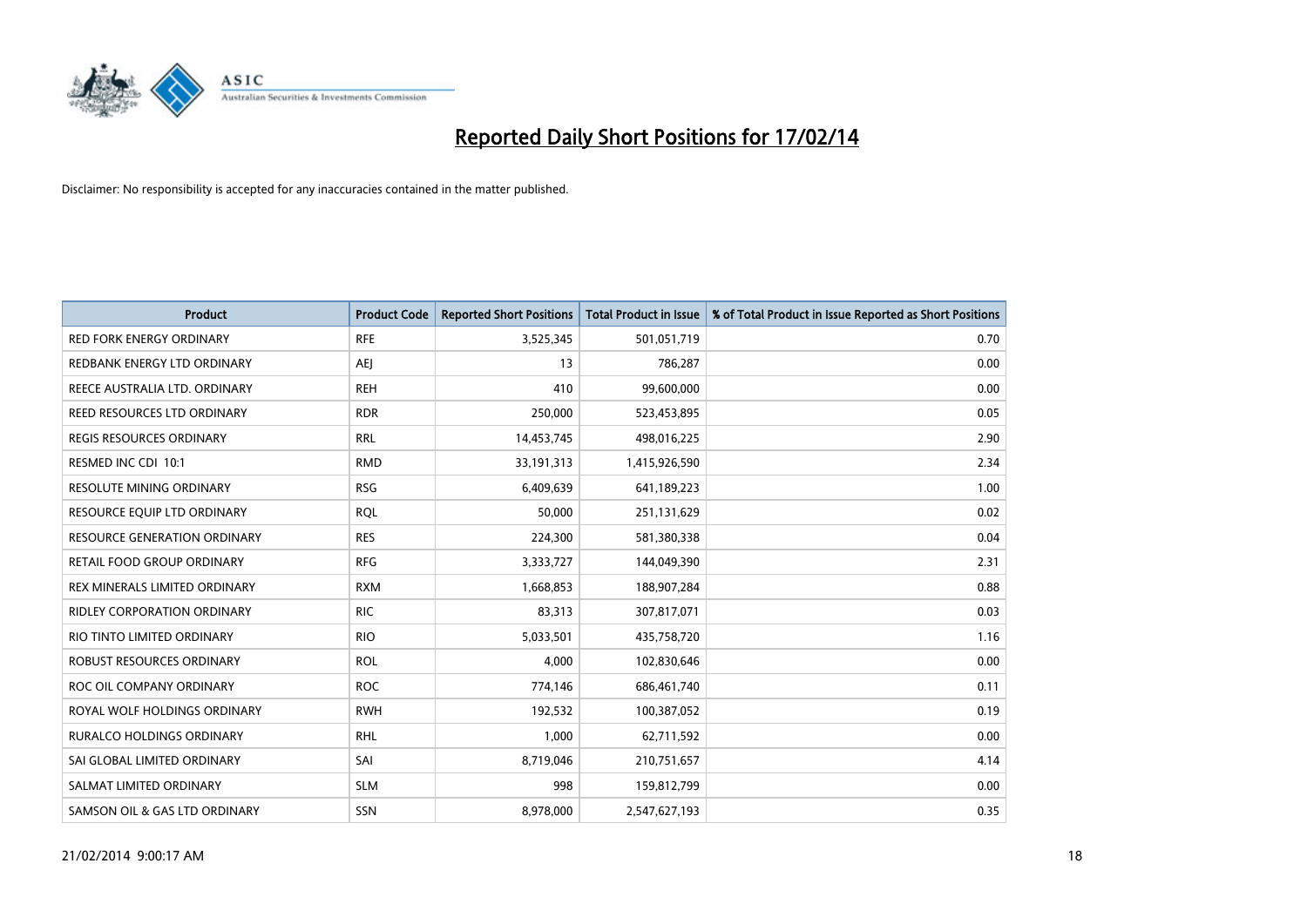

| <b>Product</b>                           | <b>Product Code</b> | <b>Reported Short Positions</b> | <b>Total Product in Issue</b> | % of Total Product in Issue Reported as Short Positions |
|------------------------------------------|---------------------|---------------------------------|-------------------------------|---------------------------------------------------------|
| SANDFIRE RESOURCES ORDINARY              | <b>SFR</b>          | 1,343,324                       | 155,640,968                   | 0.86                                                    |
| SANTOS LTD ORDINARY                      | <b>STO</b>          | 4,646,472                       | 970,266,728                   | 0.48                                                    |
| SARACEN MINERAL ORDINARY                 | <b>SAR</b>          | 1,787,498                       | 595,263,186                   | 0.30                                                    |
| SCA PROPERTY GROUP STAPLED SECURITIES    | <b>SCP</b>          | 40,801,658                      | 648,628,320                   | 6.29                                                    |
| SEDGMAN LIMITED ORDINARY                 | <b>SDM</b>          | 74,493                          | 223,224,636                   | 0.03                                                    |
| SEEK LIMITED ORDINARY                    | <b>SEK</b>          | 11,346,254                      | 339,167,526                   | 3.35                                                    |
| SELECT HARVESTS ORDINARY                 | <b>SHV</b>          | 57,132                          | 57,815,720                    | 0.10                                                    |
| SENEX ENERGY LIMITED ORDINARY            | SXY                 | 7,400,336                       | 1,145,008,917                 | 0.65                                                    |
| SERVCORP LIMITED ORDINARY                | SRV                 | 17,526                          | 98,432,275                    | 0.02                                                    |
| SERVICE STREAM ORDINARY                  | <b>SSM</b>          | 30                              | 284,443,570                   | 0.00                                                    |
| SEVEN GROUP HOLDINGS ORDINARY            | <b>SVW</b>          | 3,728,654                       | 308,160,281                   | 1.21                                                    |
| SEVEN WEST MEDIA LTD ORDINARY            | SWM                 | 6,851,009                       | 999,160,872                   | 0.69                                                    |
| SIGMA PHARMACEUTICAL ORDINARY            | <b>SIP</b>          | 9,191,822                       | 1,125,275,419                 | 0.82                                                    |
| SILEX SYSTEMS ORDINARY                   | <b>SLX</b>          | 2,855,290                       | 170,367,734                   | 1.68                                                    |
| SILVER CHEF LIMITED ORDINARY             | SIV                 | 95,132                          | 29,333,629                    | 0.32                                                    |
| SILVER LAKE RESOURCE ORDINARY            | <b>SLR</b>          | 24,629,575                      | 437,594,758                   | 5.63                                                    |
| SIMS METAL MGMT LTD ORDINARY             | SGM                 | 12,653,884                      | 204,439,083                   | 6.19                                                    |
| SINGAPORE TELECOMM. CHESS DEPOSITARY INT | SGT                 | 9,246,233                       | 152,192,407                   | 6.08                                                    |
| SINO GAS ENERGY ORDINARY                 | <b>SEH</b>          | 156,314                         | 1,530,457,040                 | 0.01                                                    |
| SIRIUS RESOURCES NL ORDINARY             | <b>SIR</b>          | 10,665,839                      | 261,930,167                   | 4.07                                                    |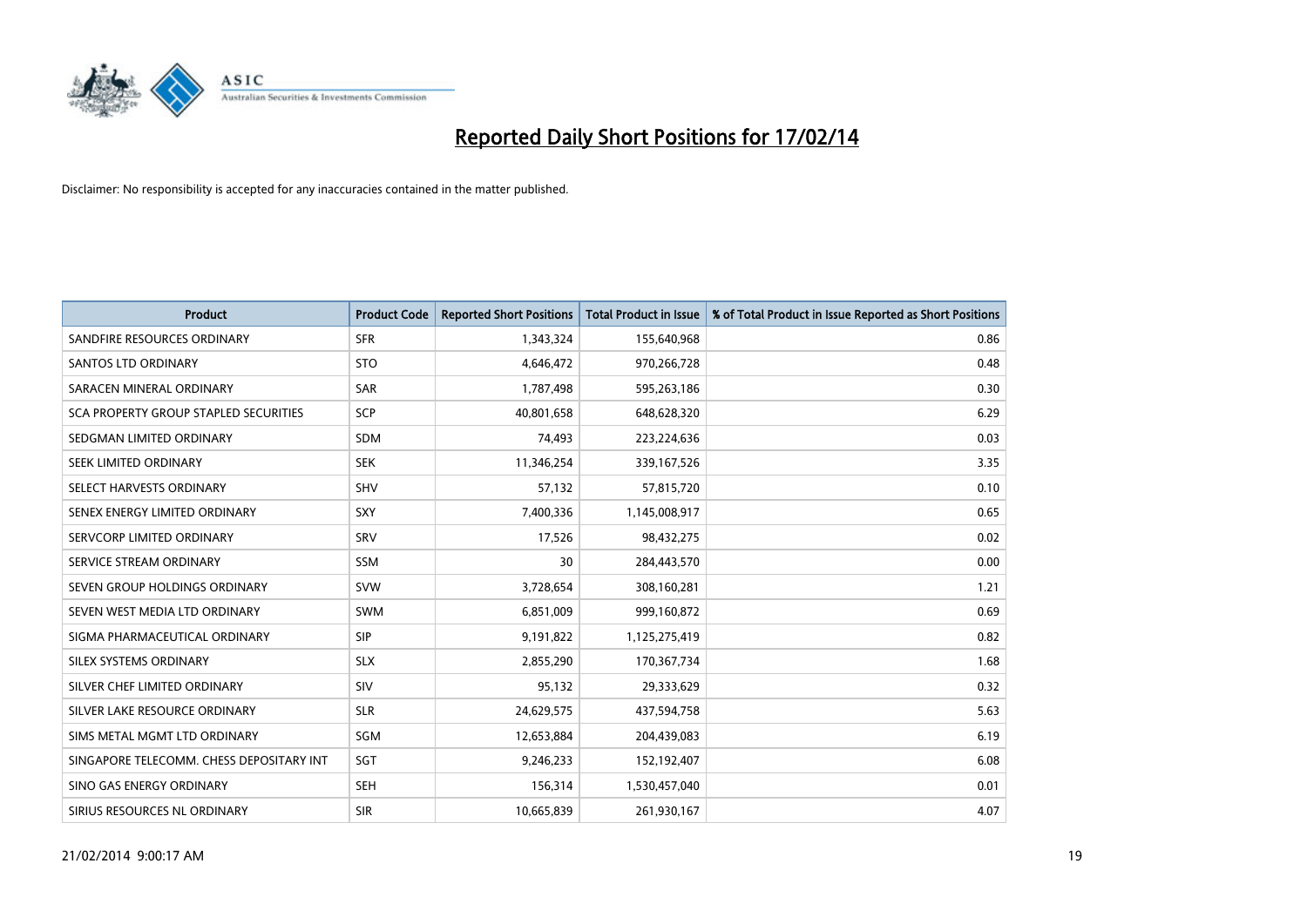

| <b>Product</b>                           | <b>Product Code</b> | <b>Reported Short Positions</b> | <b>Total Product in Issue</b> | % of Total Product in Issue Reported as Short Positions |
|------------------------------------------|---------------------|---------------------------------|-------------------------------|---------------------------------------------------------|
| SIRTEX MEDICAL ORDINARY                  | <b>SRX</b>          | 84,799                          | 56,108,439                    | 0.15                                                    |
| SKILLED GROUP LTD ORDINARY               | <b>SKE</b>          | 2,347,550                       | 235,254,496                   | 1.00                                                    |
| <b>SKY NETWORK ORDINARY</b>              | <b>SKT</b>          | 105,633                         | 389,139,785                   | 0.03                                                    |
| SKYCITY ENT GRP LTD ORDINARY             | <b>SKC</b>          | 645,209                         | 580,016,676                   | 0.11                                                    |
| <b>SLATER &amp; GORDON ORDINARY</b>      | SGH                 | 1,031,370                       | 202,481,656                   | 0.51                                                    |
| SMS MANAGEMENT, ORDINARY                 | <b>SMX</b>          | 3,342,812                       | 70,099,763                    | 4.77                                                    |
| SOMNOMED LIMITED ORDINARY                | SOM                 | 20,000                          | 44,723,576                    | 0.04                                                    |
| SONIC HEALTHCARE ORDINARY                | <b>SHL</b>          | 4,488,895                       | 400,746,556                   | 1.12                                                    |
| SOUL PATTINSON (W.H) ORDINARY            | SOL                 | 59,046                          | 239,395,320                   | 0.02                                                    |
| SOUTH BOULDER MINES ORDINARY             | <b>STB</b>          | 1                               | 128,327,826                   | 0.00                                                    |
| SP AUSNET STAPLED SECURITIES             | <b>SPN</b>          | 72,365,692                      | 3,386,607,080                 | 2.14                                                    |
| SPARK INFRASTRUCTURE STAPLED NOTE & UNIT | SKI                 | 60,775,787                      | 1,326,734,264                 | 4.58                                                    |
| SPDR 200 FUND ETF UNITS                  | <b>STW</b>          | 25,735                          | 45,626,368                    | 0.06                                                    |
| SPDR 200 RESOURCES ETF UNITS             | <b>OZR</b>          | 65,000                          | 1,601,962                     | 4.06                                                    |
| SPDR SMALL ORDS ETF UNITS                | SSO                 | 178,018                         | 801,304                       | 22.22                                                   |
| SPECIALTY FASHION ORDINARY               | SFH                 | 49,990                          | 192,236,121                   | 0.03                                                    |
| ST BARBARA LIMITED ORDINARY              | SBM                 | 16,676,790                      | 488,074,077                   | 3.42                                                    |
| STARPHARMA HOLDINGS ORDINARY             | <b>SPL</b>          | 14,276,204                      | 284,654,680                   | 5.02                                                    |
| STEADFAST GROUP LTD ORDINARY             | <b>SDF</b>          | 1,345,960                       | 500,971,408                   | 0.27                                                    |
| STHN CROSS MEDIA ORDINARY                | <b>SXL</b>          | 3,935,650                       | 705,099,800                   | 0.56                                                    |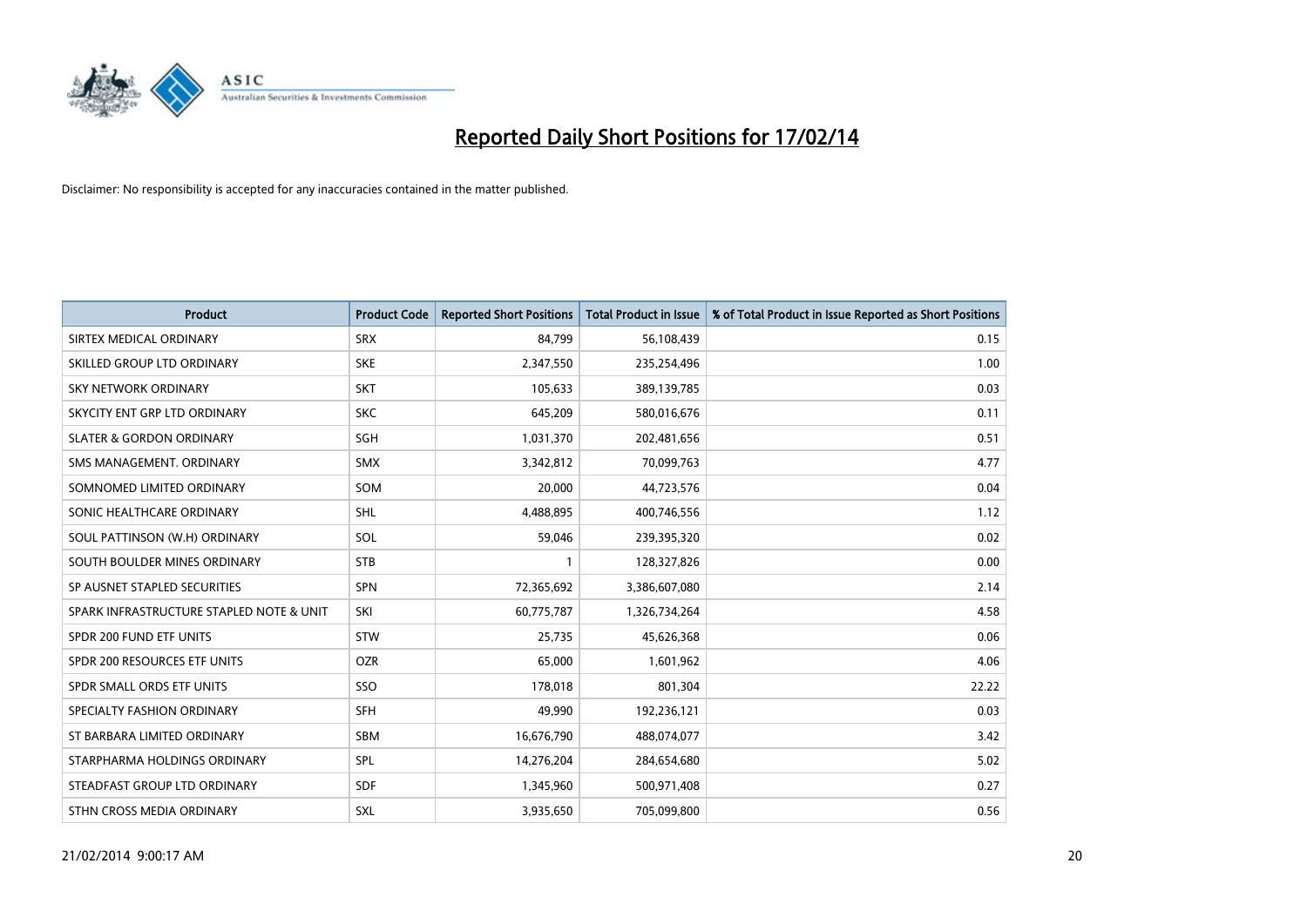

| <b>Product</b>                    | <b>Product Code</b> | <b>Reported Short Positions</b> | <b>Total Product in Issue</b> | % of Total Product in Issue Reported as Short Positions |
|-----------------------------------|---------------------|---------------------------------|-------------------------------|---------------------------------------------------------|
| STOCKLAND UNITS/ORD STAPLED       | SGP                 | 16,706,980                      | 2,305,750,747                 | 0.72                                                    |
| STRAITS RES LTD. ORDINARY         | SRQ                 | 28.747                          | 1,217,730,293                 | 0.00                                                    |
| STRIKE ENERGY LTD ORDINARY        | <b>STX</b>          | 5,000                           | 706,519,664                   | 0.00                                                    |
| STW COMMUNICATIONS ORDINARY       | SGN                 | 729,020                         | 403,828,512                   | 0.18                                                    |
| <b>SUNCORP GROUP LTD ORDINARY</b> | <b>SUN</b>          | 3,242,450                       | 1,286,600,980                 | 0.25                                                    |
| SUNDANCE ENERGY ORDINARY          | <b>SEA</b>          | 1,071,810                       | 463,173,668                   | 0.23                                                    |
| SUNDANCE RESOURCES ORDINARY       | SDL                 | 52,780,473                      | 3,079,369,367                 | 1.71                                                    |
| SUNLAND GROUP LTD ORDINARY        | <b>SDG</b>          | 18,391                          | 181,710,087                   | 0.01                                                    |
| SUPER RET REP LTD ORDINARY        | <b>SUL</b>          | 3,505,967                       | 196,731,620                   | 1.78                                                    |
| SYD AIRPORT STAPLED US PROHIBIT.  | SYD                 | 24,362,564                      | 2,194,322,759                 | 1.11                                                    |
| SYRAH RESOURCES ORDINARY          | <b>SYR</b>          | 3,543,648                       | 162,385,614                   | 2.18                                                    |
| TABCORP HOLDINGS LTD ORDINARY     | <b>TAH</b>          | 20,482,536                      | 754,274,706                   | 2.72                                                    |
| TANAMI GOLD NL ORDINARY           | <b>TAM</b>          | 100.000                         | 1,175,097,046                 | 0.01                                                    |
| TAP OIL LIMITED ORDINARY          | <b>TAP</b>          | 163,953                         | 242,237,221                   | 0.07                                                    |
| TASSAL GROUP LIMITED ORDINARY     | <b>TGR</b>          | 31,961                          | 146,507,029                   | 0.02                                                    |
| <b>TATTS GROUP LTD ORDINARY</b>   | <b>TTS</b>          | 8,670,176                       | 1,417,117,821                 | 0.61                                                    |
| <b>TECHNOLOGY ONE ORDINARY</b>    | <b>TNE</b>          | 5,055                           | 307,751,455                   | 0.00                                                    |
| TELECOM CORPORATION ORDINARY      | <b>TEL</b>          | 11,550,254                      | 1,824,150,788                 | 0.63                                                    |
| TELSTRA CORPORATION, ORDINARY     | <b>TLS</b>          | 40,556,905                      | 12,443,074,357                | 0.33                                                    |
| TEN NETWORK HOLDINGS ORDINARY     | <b>TEN</b>          | 148,081,296                     | 2,629,185,201                 | 5.63                                                    |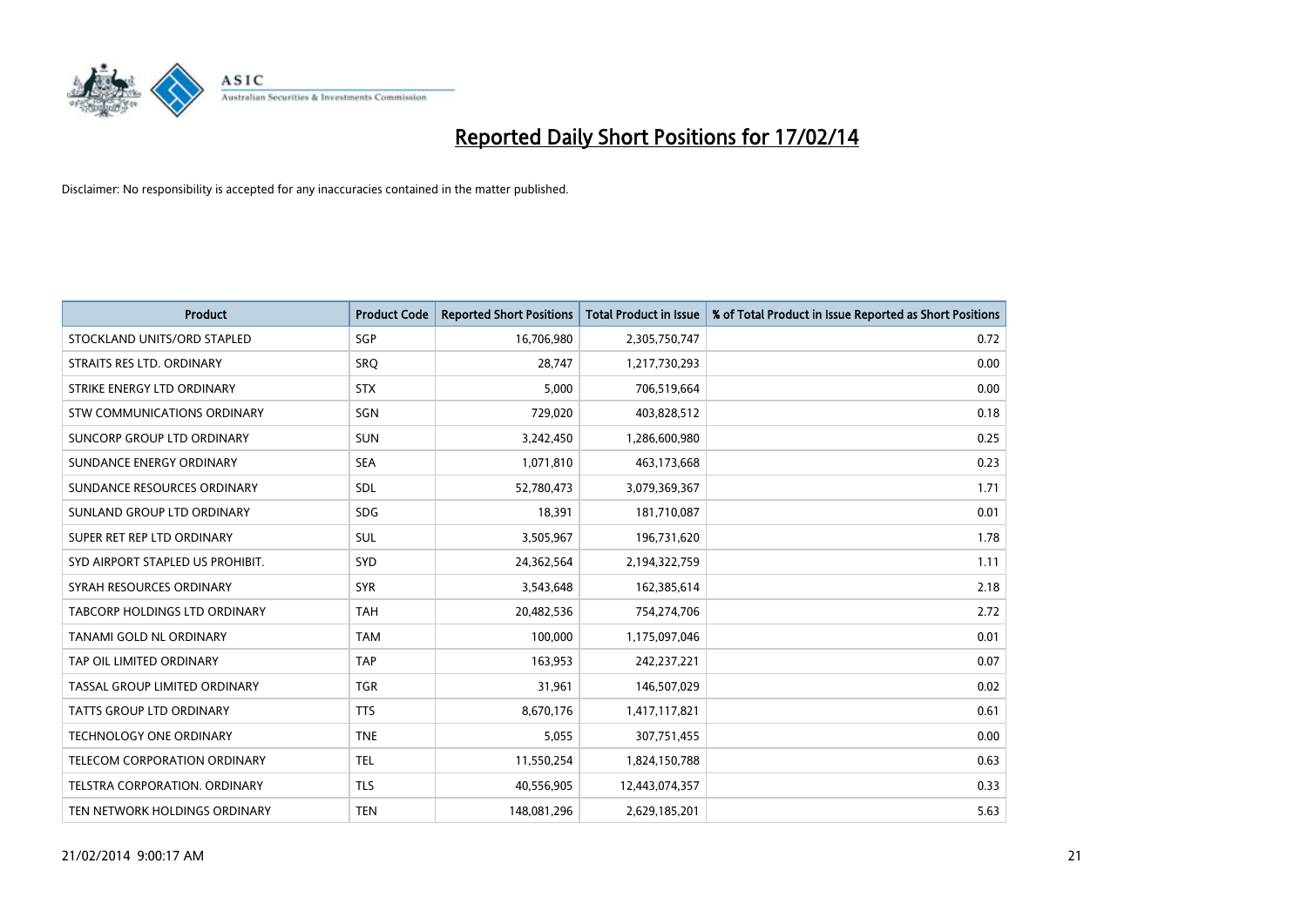

| <b>Product</b>                        | <b>Product Code</b> | <b>Reported Short Positions</b> | <b>Total Product in Issue</b> | % of Total Product in Issue Reported as Short Positions |
|---------------------------------------|---------------------|---------------------------------|-------------------------------|---------------------------------------------------------|
| TERANGA GOLD CORP CDI 1:1             | <b>TGZ</b>          | 72,091                          | 109,048,271                   | 0.07                                                    |
| THE REJECT SHOP ORDINARY              | <b>TRS</b>          | 1,682,667                       | 28,826,248                    | 5.84                                                    |
| THORN GROUP LIMITED ORDINARY          | <b>TGA</b>          | 285,408                         | 149,494,813                   | 0.19                                                    |
| TIGER RESOURCES ORDINARY              | <b>TGS</b>          | 949,043                         | 803,311,695                   | 0.12                                                    |
| TITAN ENERGY SERVICE ORDINARY         | <b>TTN</b>          | 50,564                          | 48,866,894                    | 0.10                                                    |
| TOLL HOLDINGS LTD ORDINARY            | <b>TOL</b>          | 31,550,798                      | 717,133,875                   | 4.40                                                    |
| TOX FREE SOLUTIONS ORDINARY           | <b>TOX</b>          | 1,904,859                       | 133,242,359                   | 1.43                                                    |
| TPG TELECOM LIMITED ORDINARY          | <b>TPM</b>          | 1,335,809                       | 793,808,141                   | 0.17                                                    |
| <b>TRADE ME GROUP ORDINARY</b>        | <b>TME</b>          | 548,529                         | 396,548,005                   | 0.14                                                    |
| TRANSFIELD SERVICES ORDINARY          | <b>TSE</b>          | 31,335,063                      | 512,457,716                   | 6.11                                                    |
| TRANSPACIFIC INDUST. ORDINARY         | <b>TPI</b>          | 21,086,849                      | 1,578,786,704                 | 1.34                                                    |
| TRANSURBAN GROUP TRIPLE STAPLED SEC.  | <b>TCL</b>          | 3,195,771                       | 1,486,013,648                 | 0.22                                                    |
| TREASURY GROUP ORDINARY               | <b>TRG</b>          | 17,779                          | 23,070,755                    | 0.08                                                    |
| TREASURY WINE ESTATE ORDINARY         | <b>TWE</b>          | 32,219,591                      | 647,227,144                   | 4.98                                                    |
| TROY RESOURCES LTD ORDINARY           | <b>TRY</b>          | 1,007,934                       | 168,486,562                   | 0.60                                                    |
| TWENTY-FIRST FOX INC A NON-VOTING CDI | <b>FOXLV</b>        | 475,202                         | 10,664,208                    | 4.46                                                    |
| TWENTY-FIRST FOX INC B VOTING CDI     | <b>FOX</b>          | 1,633,026                       | 188,594,825                   | 0.87                                                    |
| UGL LIMITED ORDINARY                  | <b>UGL</b>          | 25,998,457                      | 166,511,240                   | 15.61                                                   |
| UNILIFE CORPORATION CDI 6:1           | <b>UNS</b>          | 455                             | 268,224,054                   | 0.00                                                    |
| UXC LIMITED ORDINARY                  | <b>UXC</b>          | 1,049,774                       | 320,551,687                   | 0.33                                                    |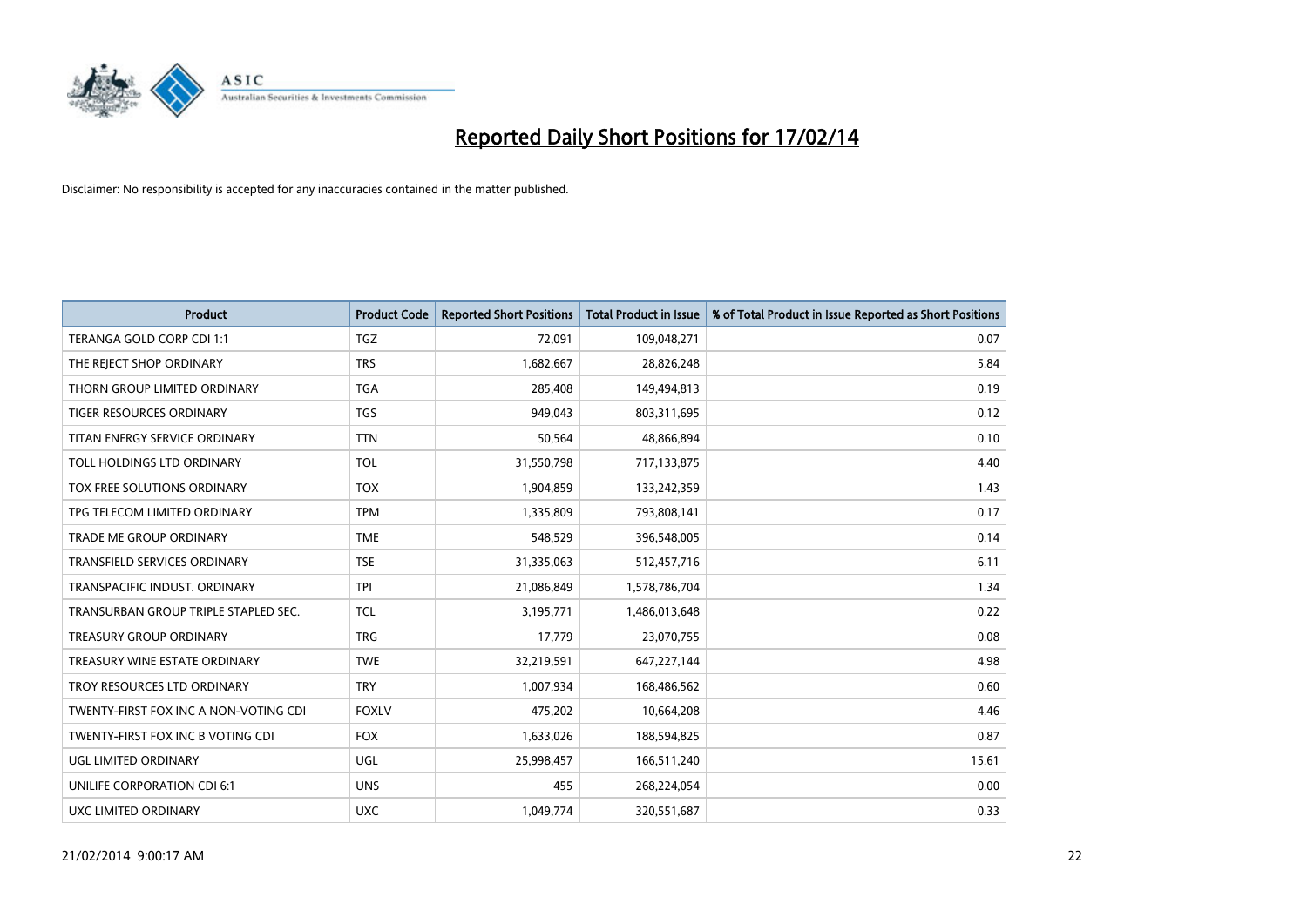

| <b>Product</b>                       | <b>Product Code</b> | <b>Reported Short Positions</b> | <b>Total Product in Issue</b> | % of Total Product in Issue Reported as Short Positions |
|--------------------------------------|---------------------|---------------------------------|-------------------------------|---------------------------------------------------------|
| <b>VEDA GROUP LTD ORDINARY</b>       | <b>VED</b>          | 2,550,082                       | 842,055,406                   | 0.30                                                    |
| VILLAGE ROADSHOW LTD ORDINARY        | <b>VRL</b>          | 834,202                         | 159,493,510                   | 0.52                                                    |
| <b>VIRGIN AUS HLDG LTD ORDINARY</b>  | <b>VAH</b>          | 82,654,328                      | 3,514,807,839                 | 2.35                                                    |
| <b>VIRTUS HEALTH LTD ORDINARY</b>    | <b>VRT</b>          | 2,179,483                       | 79,536,601                    | 2.74                                                    |
| <b>VISION EYE INSTITUTE ORDINARY</b> | <b>VEI</b>          | 739,361                         | 160,759,740                   | 0.46                                                    |
| <b>VOCATION LTD ORDINARY</b>         | <b>VET</b>          | 8,868,454                       | 200,000,000                   | 4.43                                                    |
| <b>WATPAC LIMITED ORDINARY</b>       | <b>WTP</b>          | 2,843                           | 184,332,526                   | 0.00                                                    |
| WEBIET LIMITED ORDINARY              | <b>WEB</b>          | 2,785,521                       | 79,397,959                    | 3.51                                                    |
| WESFARMERS LIMITED ORDINARY          | <b>WES</b>          | 5,101,812                       | 1,143,274,951                 | 0.45                                                    |
| WESTERN AREAS LTD ORDINARY           | <b>WSA</b>          | 26,927,882                      | 196,862,806                   | 13.68                                                   |
| WESTERN DESERT RES. ORDINARY         | <b>WDR</b>          | 3,414,184                       | 500,040,257                   | 0.68                                                    |
| WESTFIELD GROUP ORD/UNIT STAPLED SEC | <b>WDC</b>          | 5,903,523                       | 2,113,501,814                 | 0.28                                                    |
| WESTFIELD RETAIL TST UNIT STAPLED    | <b>WRT</b>          | 21,038,561                      | 2,979,214,029                 | 0.71                                                    |
| <b>WESTPAC BANKING CORP ORDINARY</b> | <b>WBC</b>          | 21,005,217                      | 3,109,048,309                 | 0.68                                                    |
| WHITE ENERGY COMPANY ORDINARY        | <b>WEC</b>          | 1,659,422                       | 322,974,494                   | 0.51                                                    |
| <b>WHITEHAVEN COAL ORDINARY</b>      | <b>WHC</b>          | 61,536,160                      | 1,025,692,710                 | 6.00                                                    |
| WINDIMURRA VANADIUM ORDINARY         | <b>WVL</b>          | 20,461                          | 19,284,366                    | 0.11                                                    |
| WOODSIDE PETROLEUM ORDINARY          | <b>WPL</b>          | 4,966,306                       | 823,910,657                   | 0.60                                                    |
| WOOLWORTHS LIMITED ORDINARY          | <b>WOW</b>          | 6,501,301                       | 1,254,625,992                 | 0.52                                                    |
| <b>WORLEYPARSONS LTD ORDINARY</b>    | <b>WOR</b>          | 3,299,776                       | 243,480,720                   | 1.36                                                    |